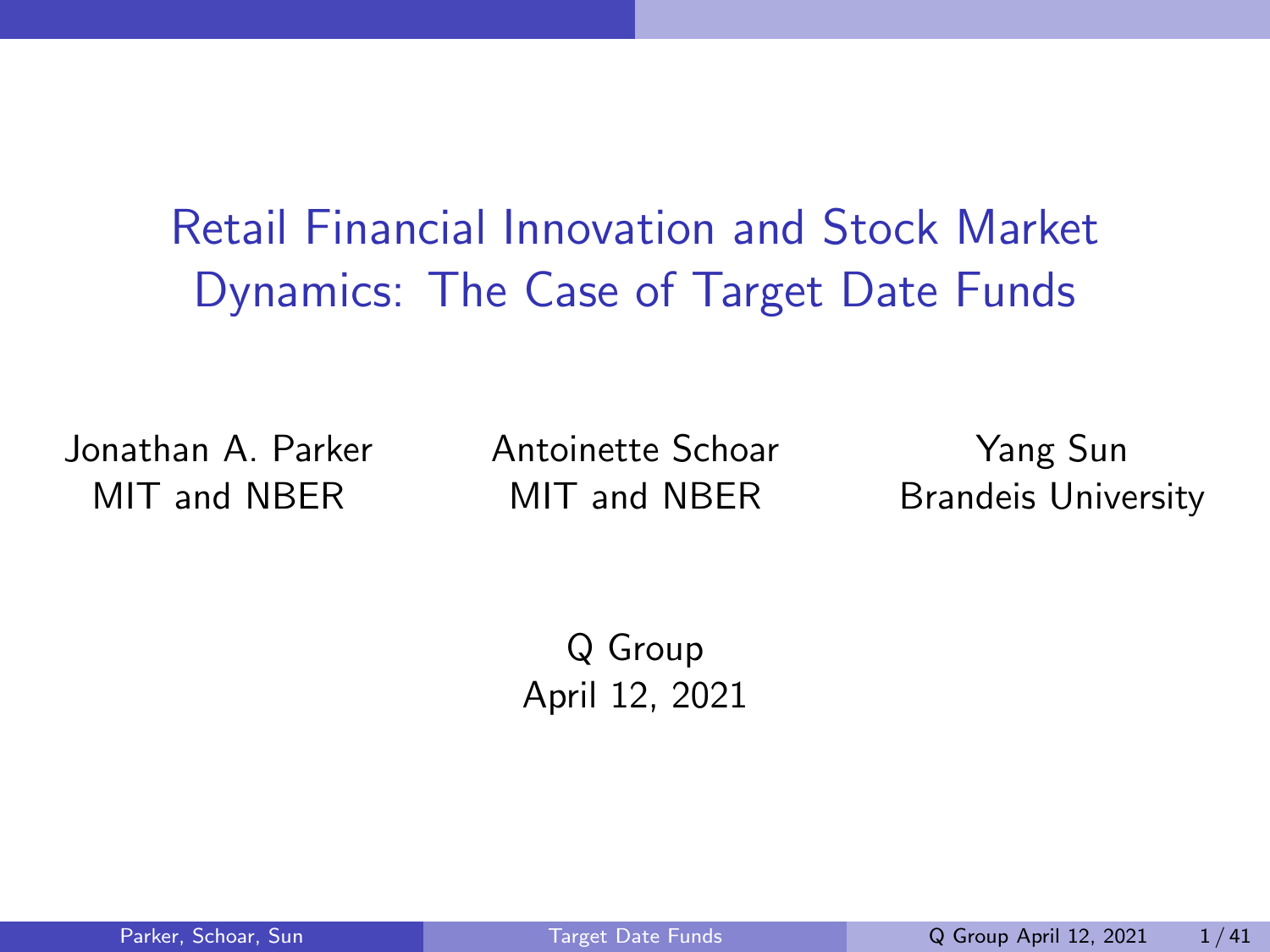## <span id="page-1-0"></span>Fixed Share and Balanced Funds

- Invest in stocks and bonds with pre-determined asset allocations
- Large heterogeneity across providers
	- FoFs that invest in underlying mutual funds or "direct" (in securities)
	- Precise targets (e.g.,  $60/40$ ) or ranges (e.g.  $60\%$  to  $70\%$  equity)
	- Target Date Funds (TDFs)

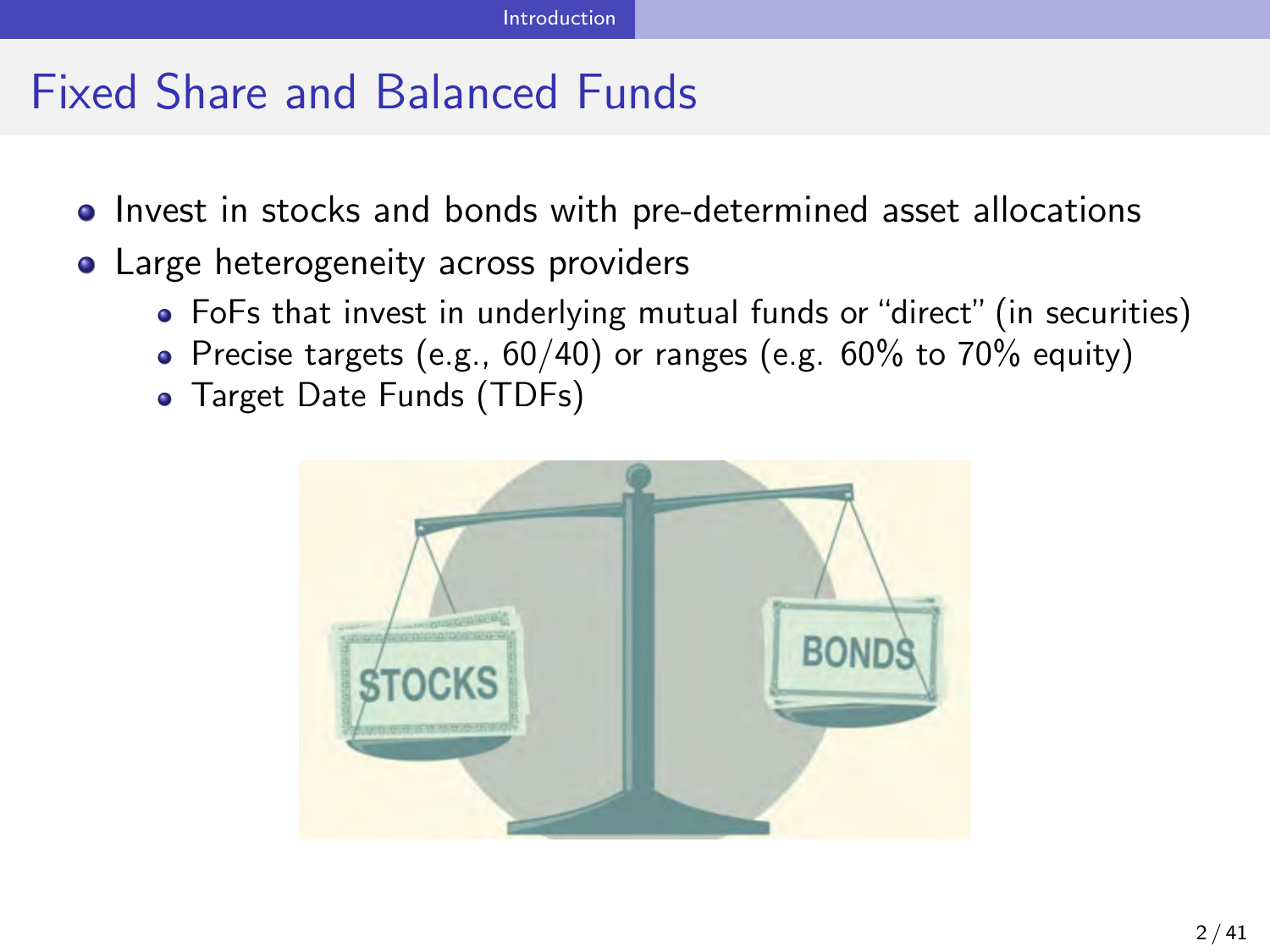### TDFs, Balanced Funds, and CITs



We use "TDBFs" to refer to TDFs, balanced funds and CITs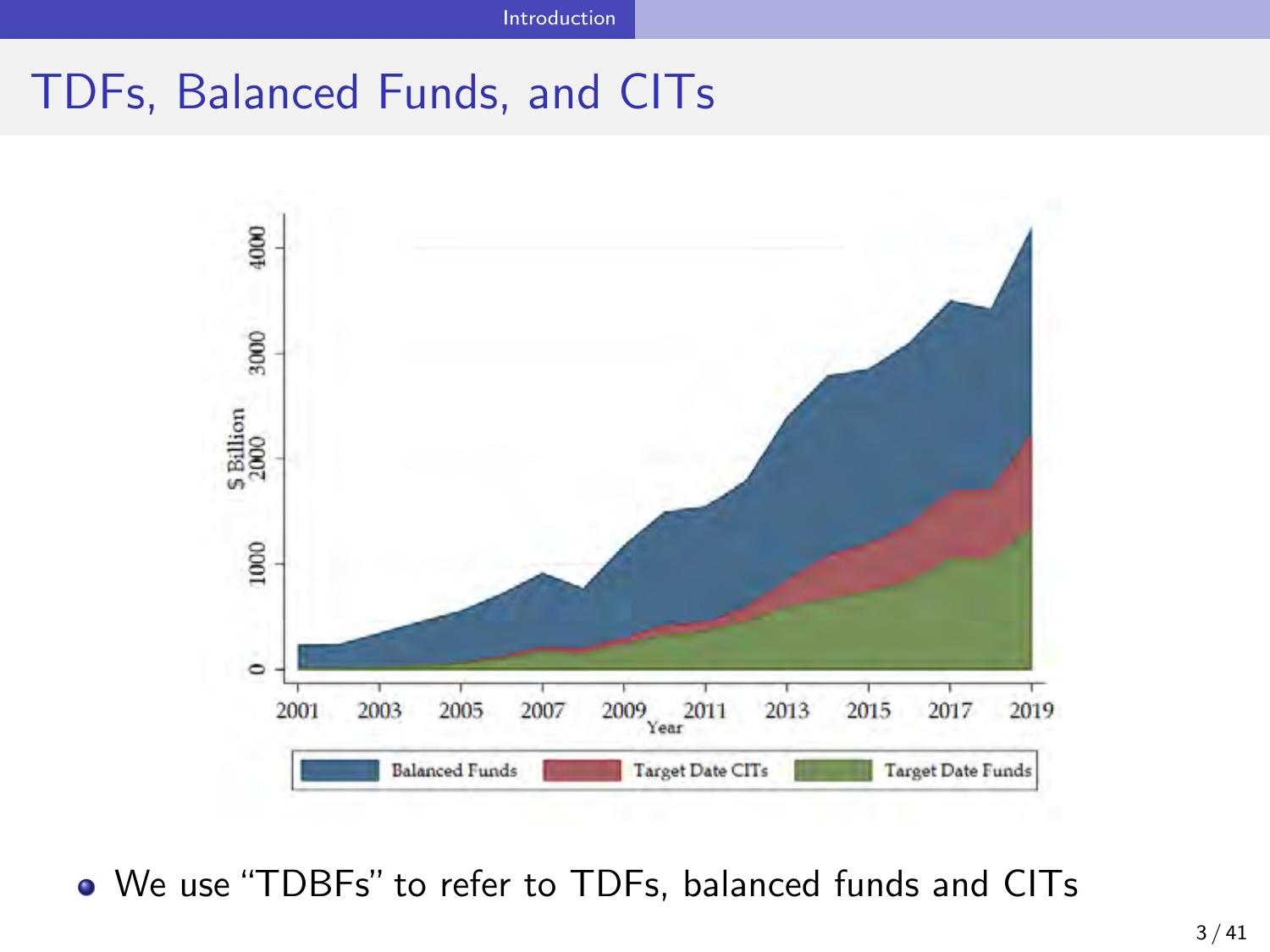[Introduction](#page-1-0)

## Rise of Target Date Funds, Following PPA 2006

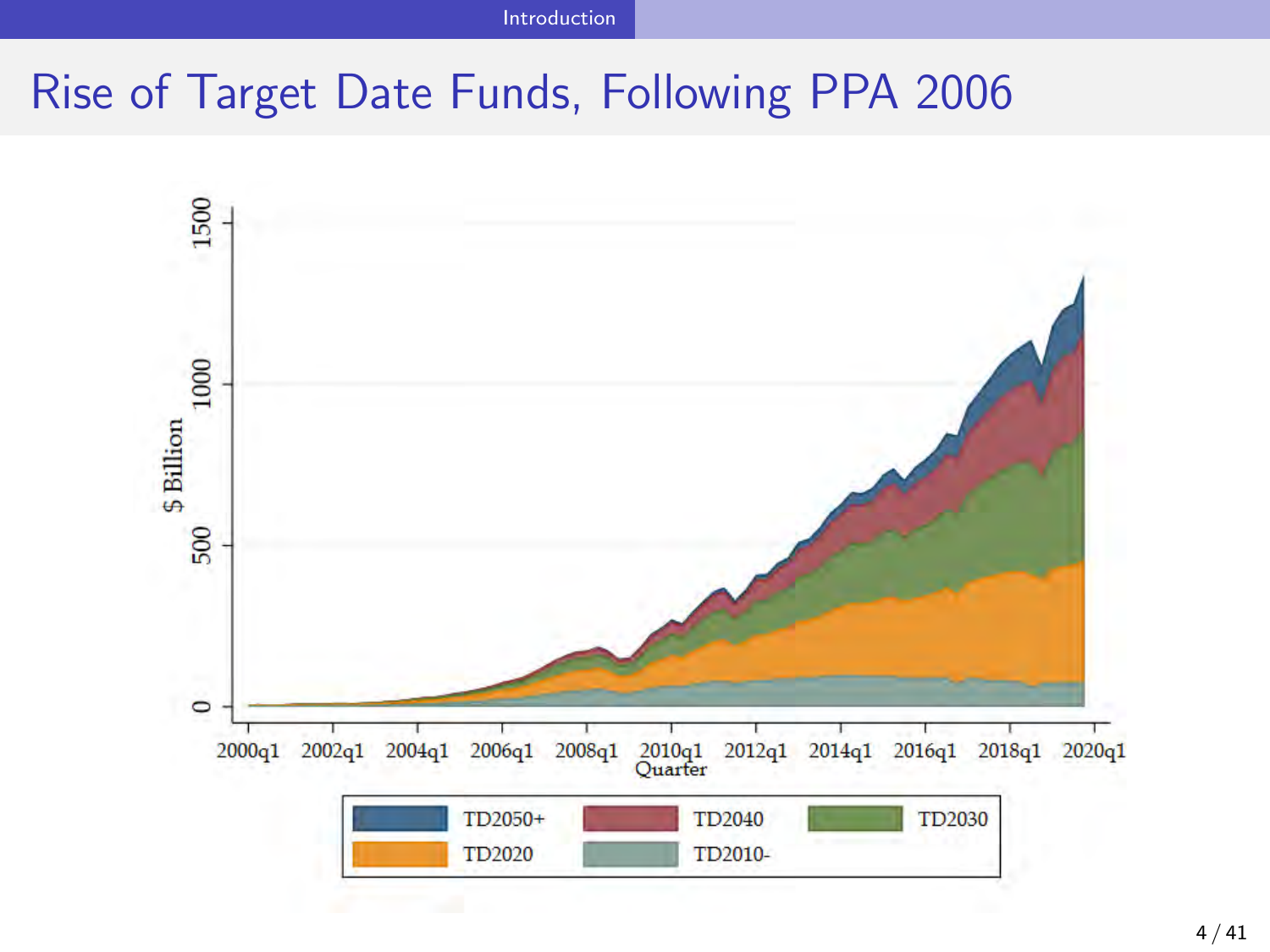# "Market Contrarian" Trading Strategies

**• TDBFs sell equity after equity gains, buy after equity losses:** 

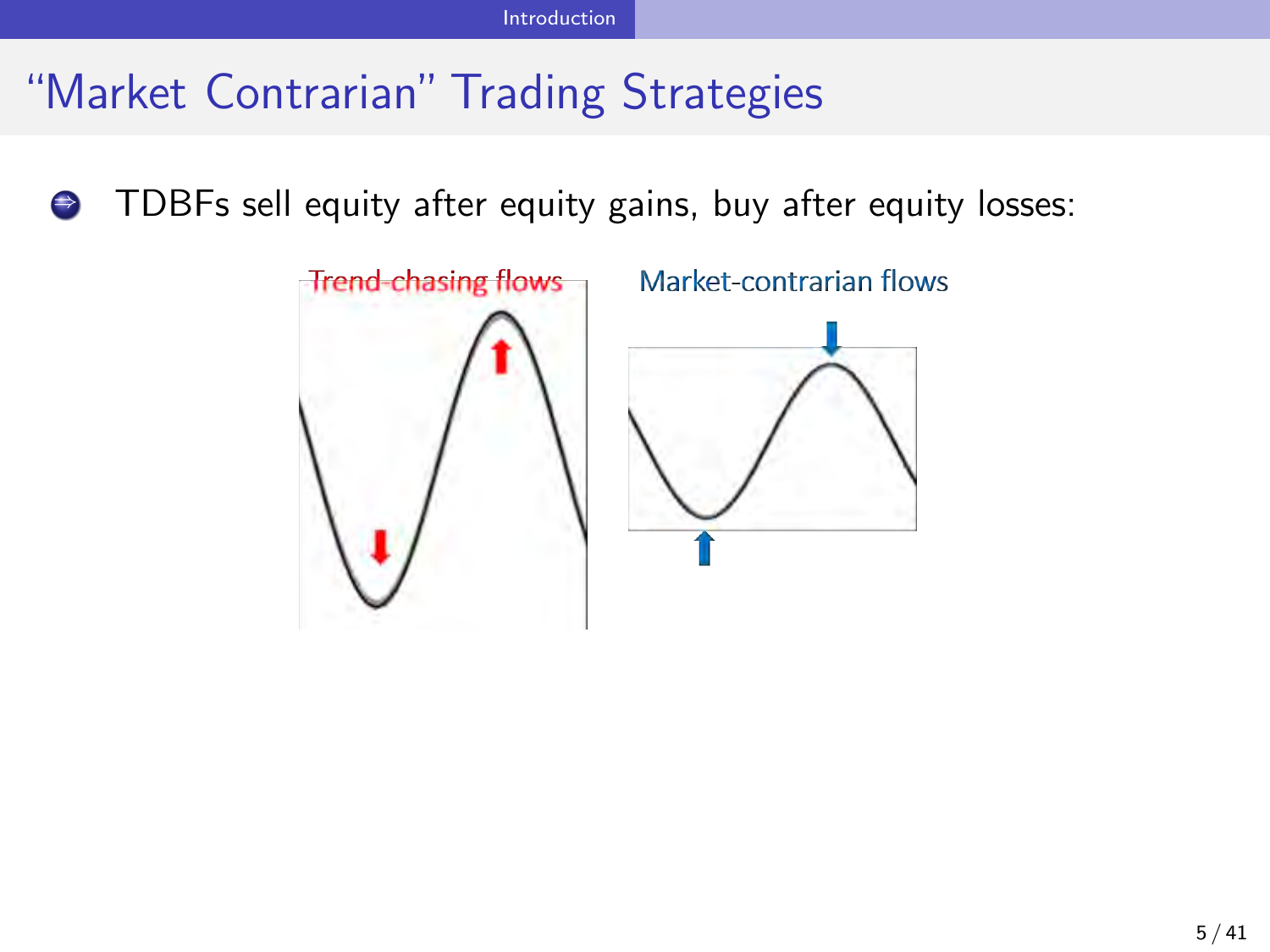# "Market Contrarian" Trading Strategies

) TDBFs sell equity after equity gains, buy after equity losses:



- ) Previously retirement investors were passive (Agnew, Balduzzi, Sunden 2003, Ameriks and Zeldes 2004, Brunnermeier and Nagel 2008, Sialm, Starks, and Zhang 2015)
- ) Or trend-chasing (Choi, Laibson, Madrian, Metrick 2009)
- ) Market contrarian trading should dampen asset-price fluctuations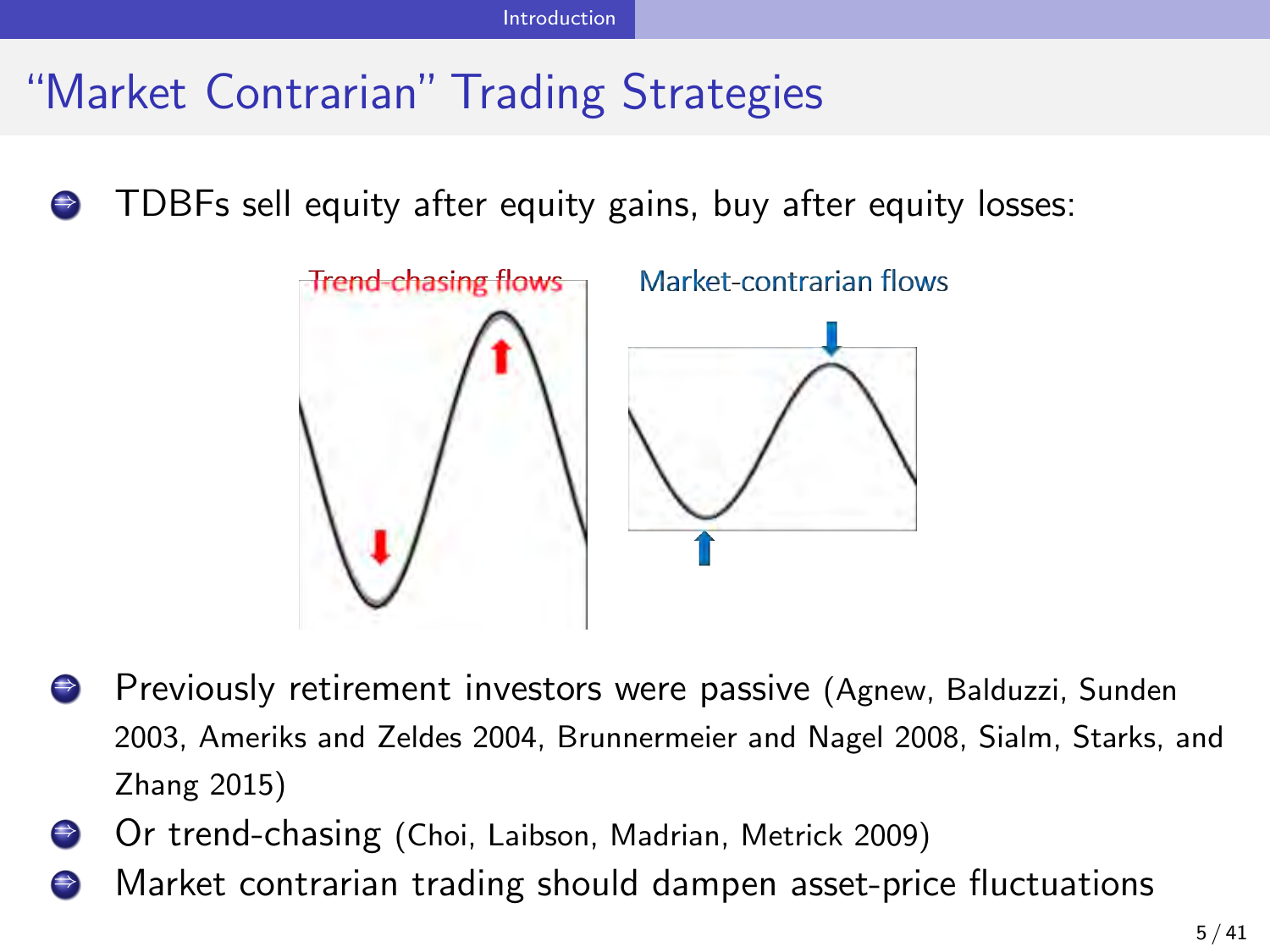Main findings (currently focused on TDFs):

**1** TDFs actively rebalance out of asset classes after good returns, consistent with their mandate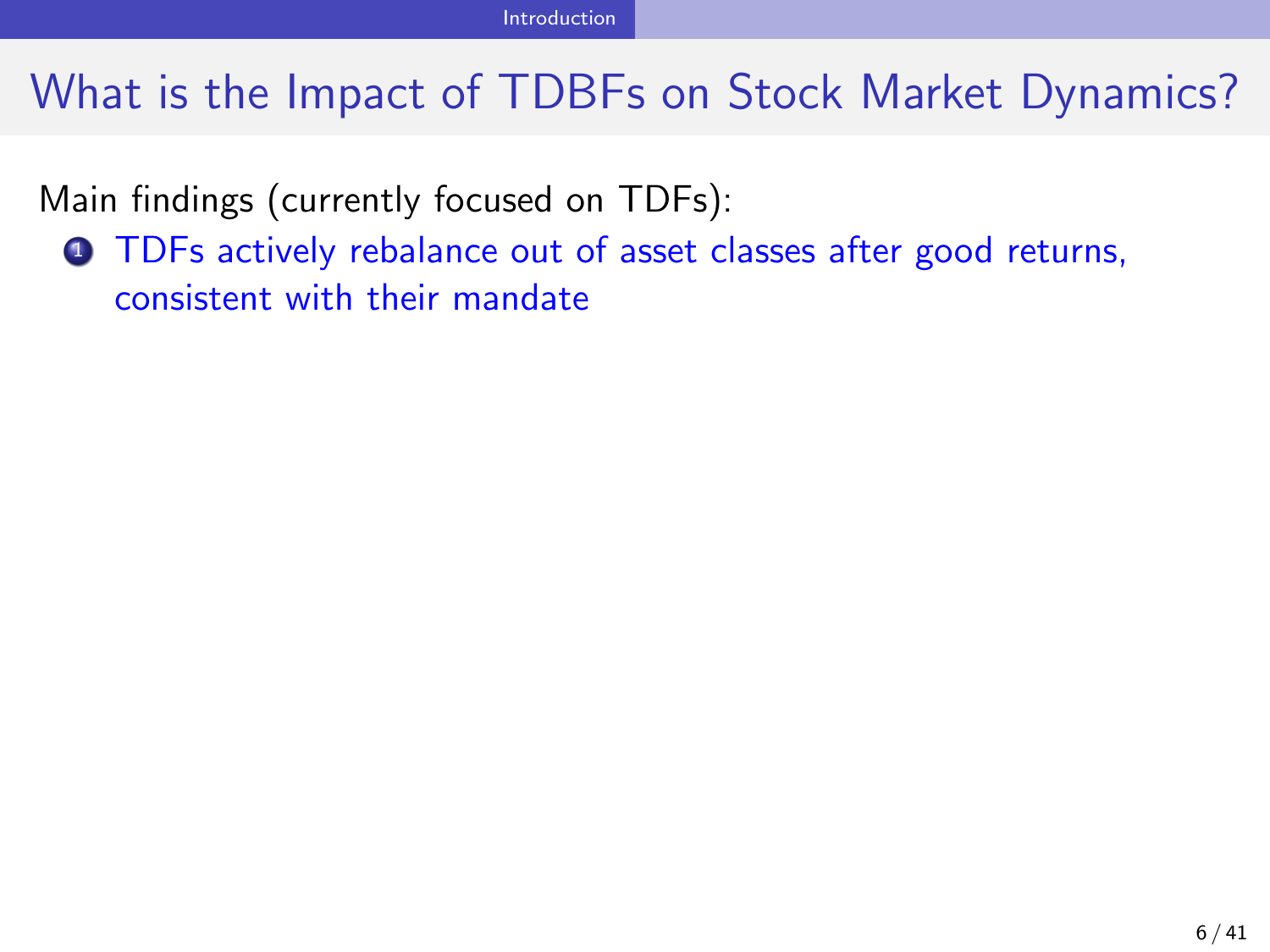Main findings (currently focused on TDFs):

- **1** TDFs actively rebalance out of asset classes after good returns, consistent with their mandate
- **2** Typically, following good stock market returns, money flows into equity mutual funds. TDF rebalancing significantly reduces flows to equity funds following good stock market returns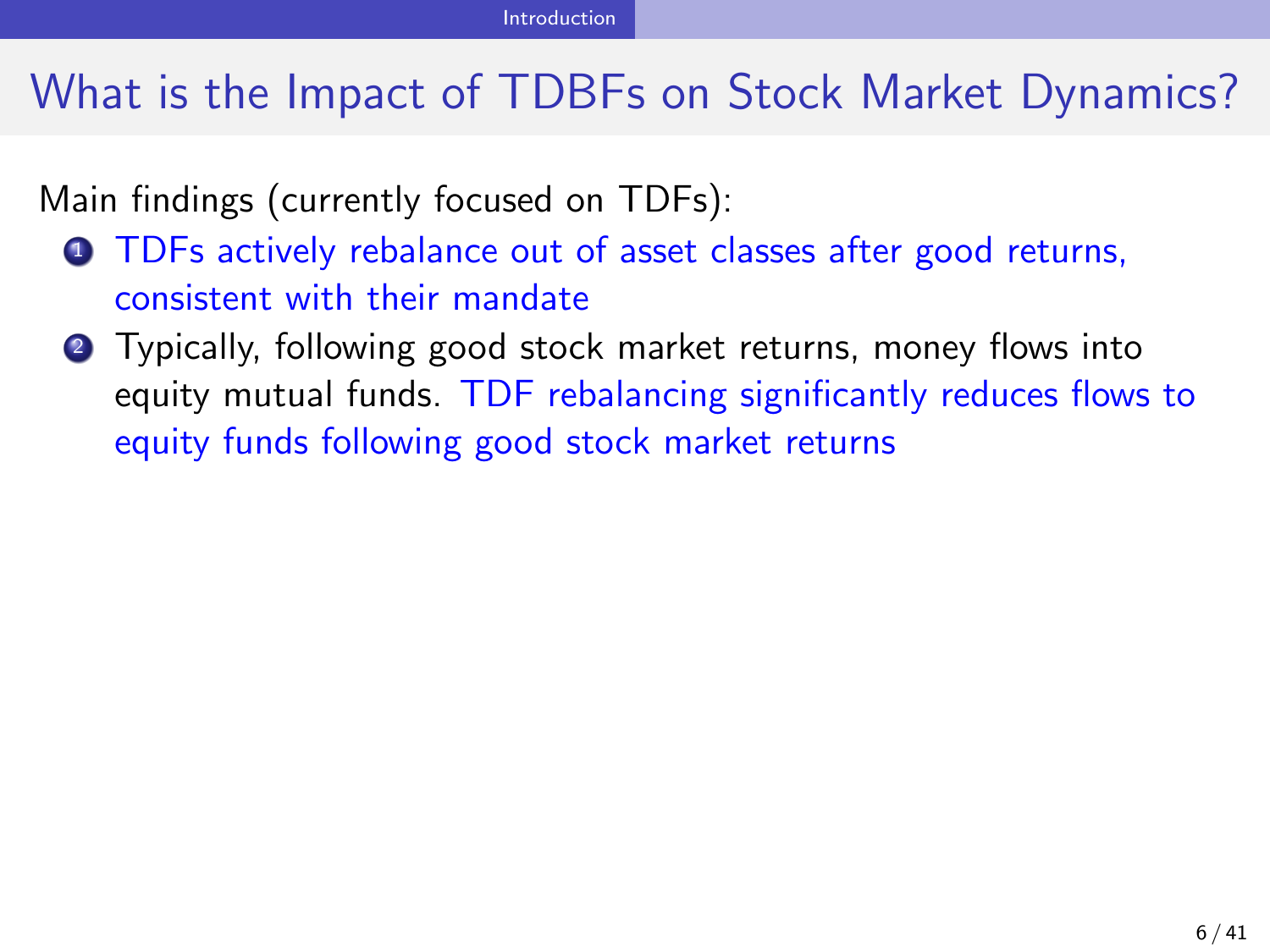Main findings (currently focused on TDFs):

- **1** TDFs actively rebalance out of asset classes after good returns, consistent with their mandate
- **2** Typically, following good stock market returns, money flows into equity mutual funds. TDF rebalancing significantly reduces flows to equity funds following good stock market returns
- <sup>3</sup> Individual stocks held *more* by TDFs have *lower* returns after *high* stock market returns
	- The price effects are large. Why? 1) TDFs (indirectly) buy lots of similar/large stocks 2) TDFs trade in the same direction as arbitrageurs 3) Estimated elasticity is higher when BFs are included, but still missing other fixed-share strategies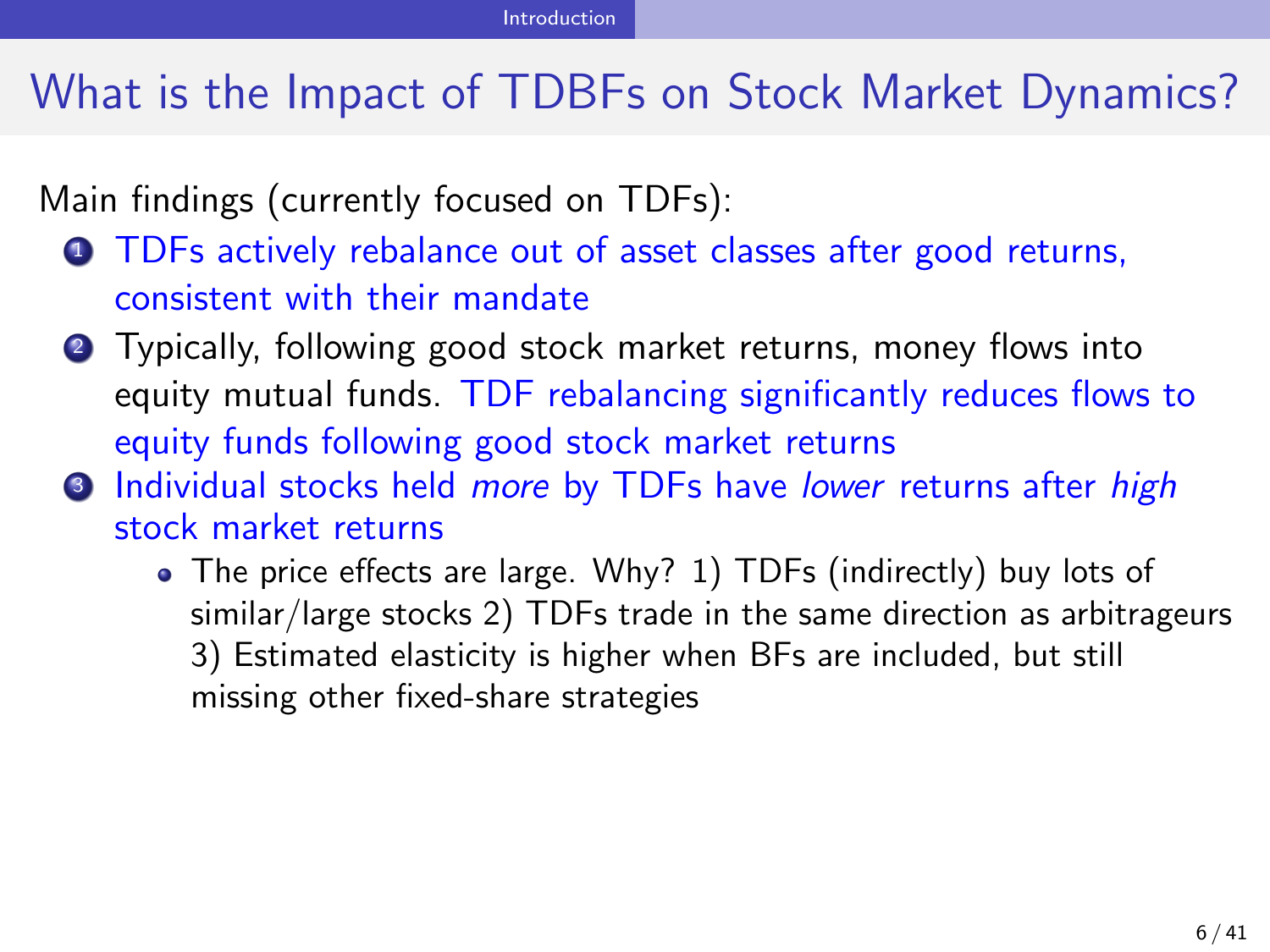Main findings (currently focused on TDFs):

- **1** TDFs actively rebalance out of asset classes after good returns, consistent with their mandate
- **2** Typically, following good stock market returns, money flows into equity mutual funds. TDF rebalancing significantly reduces flows to equity funds following good stock market returns
- <sup>3</sup> Individual stocks held *more* by TDFs have *lower* returns after *high* stock market returns
	- The price effects are large. Why? 1) TDFs (indirectly) buy lots of similar/large stocks 2) TDFs trade in the same direction as arbitrageurs 3) Estimated elasticity is higher when BFs are included, but still missing other fixed-share strategies

Implications:

<sup>4</sup> We predict that continued rise of fixed-share strategies will help stabilize the stock market and increase correlation between stocks and bonds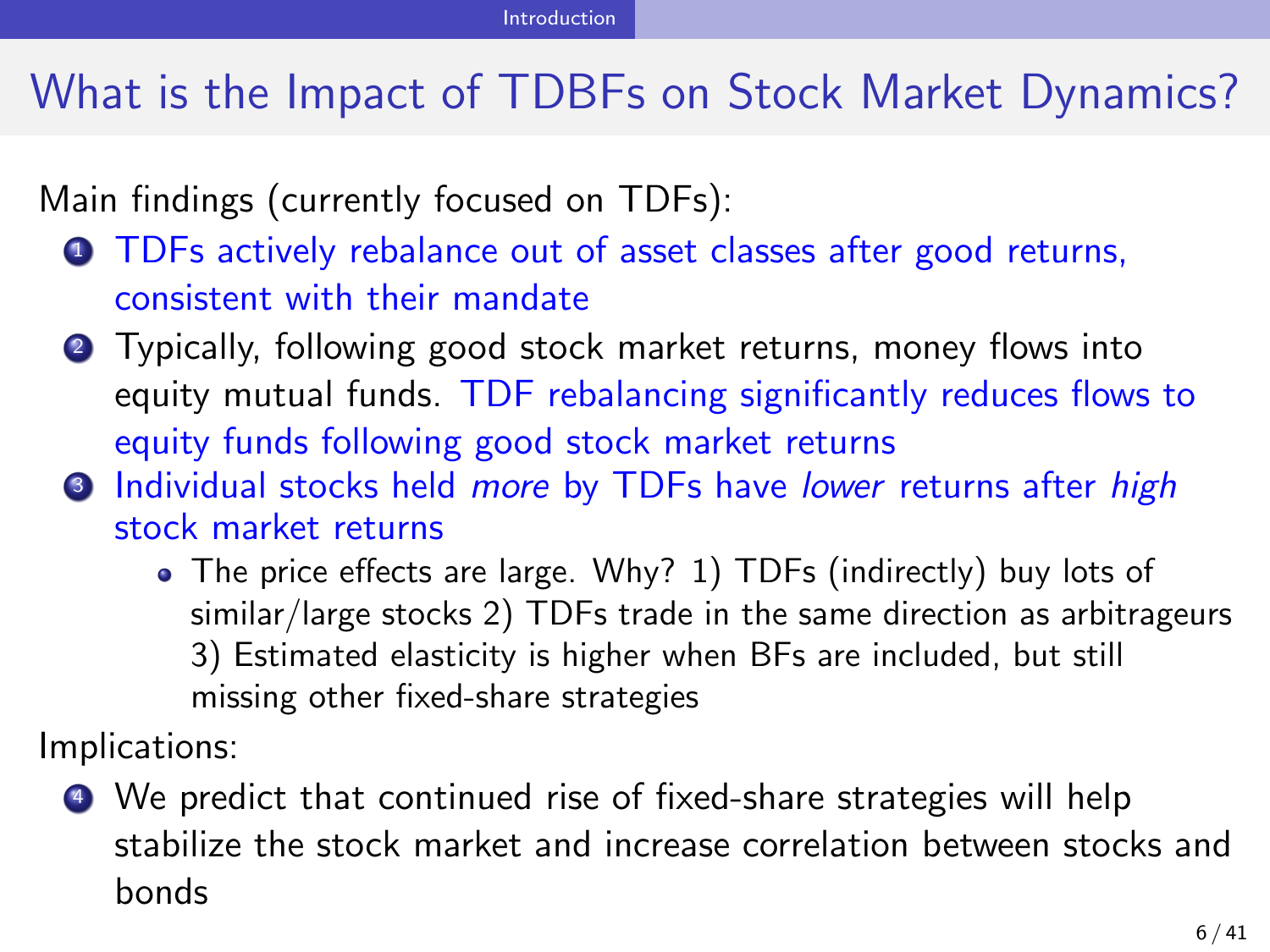### <span id="page-10-0"></span>**Outline**



#### [TDFs Rebalance out of Asset Classes with High Returns](#page-10-0)

#### [TDF Trading Causes Market-Contrarian Equity Fund Flows](#page-16-0)



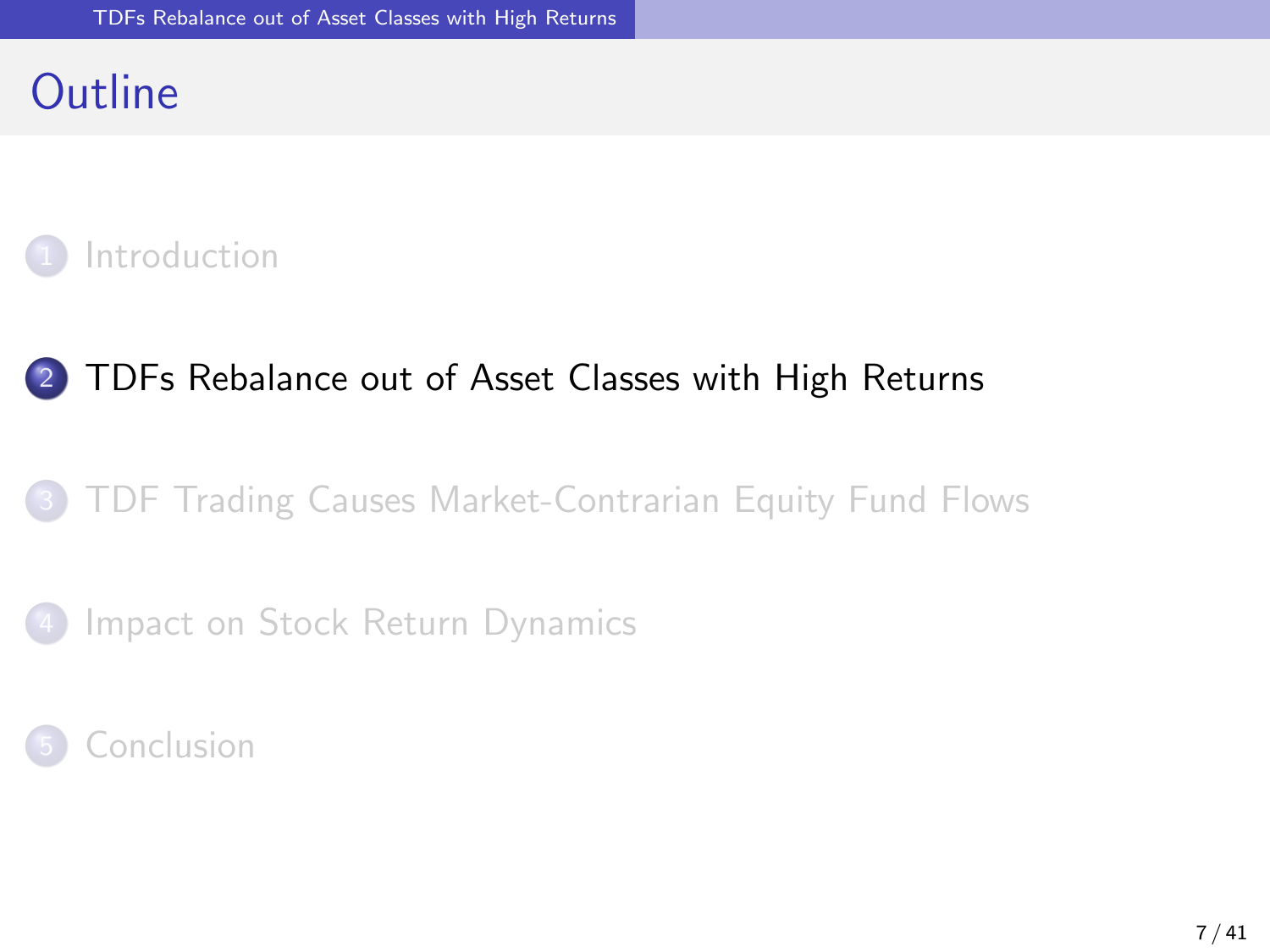# TDF Rebalancing Example

|  |  | Initial TDF portfolio value $= $100$ |  |  |
|--|--|--------------------------------------|--|--|
|--|--|--------------------------------------|--|--|

|                  |                         | Init.<br>value  | R            | Value bef.<br>trades | Desired<br>value      | Re-balancing<br>trades |
|------------------|-------------------------|-----------------|--------------|----------------------|-----------------------|------------------------|
| TDF 1            | Equity<br>Bond<br>Total | 80<br>20<br>100 | 20%<br>$0\%$ | 96<br>20<br>116      | 92.8<br>23.2<br>116.0 | $-3.2$<br>$+3.2$<br>0  |
| TDF <sub>2</sub> | Equity<br>Bond<br>Total | 50<br>50<br>100 | 20%<br>$0\%$ | 60<br>50<br>110      | 55<br>55<br>110       | - 5<br>$+5$<br>0       |

- Applies to balanced funds as well
- Rebalancing trades *quadratic* in desired equity share
- TDFd with equity share of 50%, most sensitive to asset class returns
- Can predict magnitudes of rebalancing trades based on formula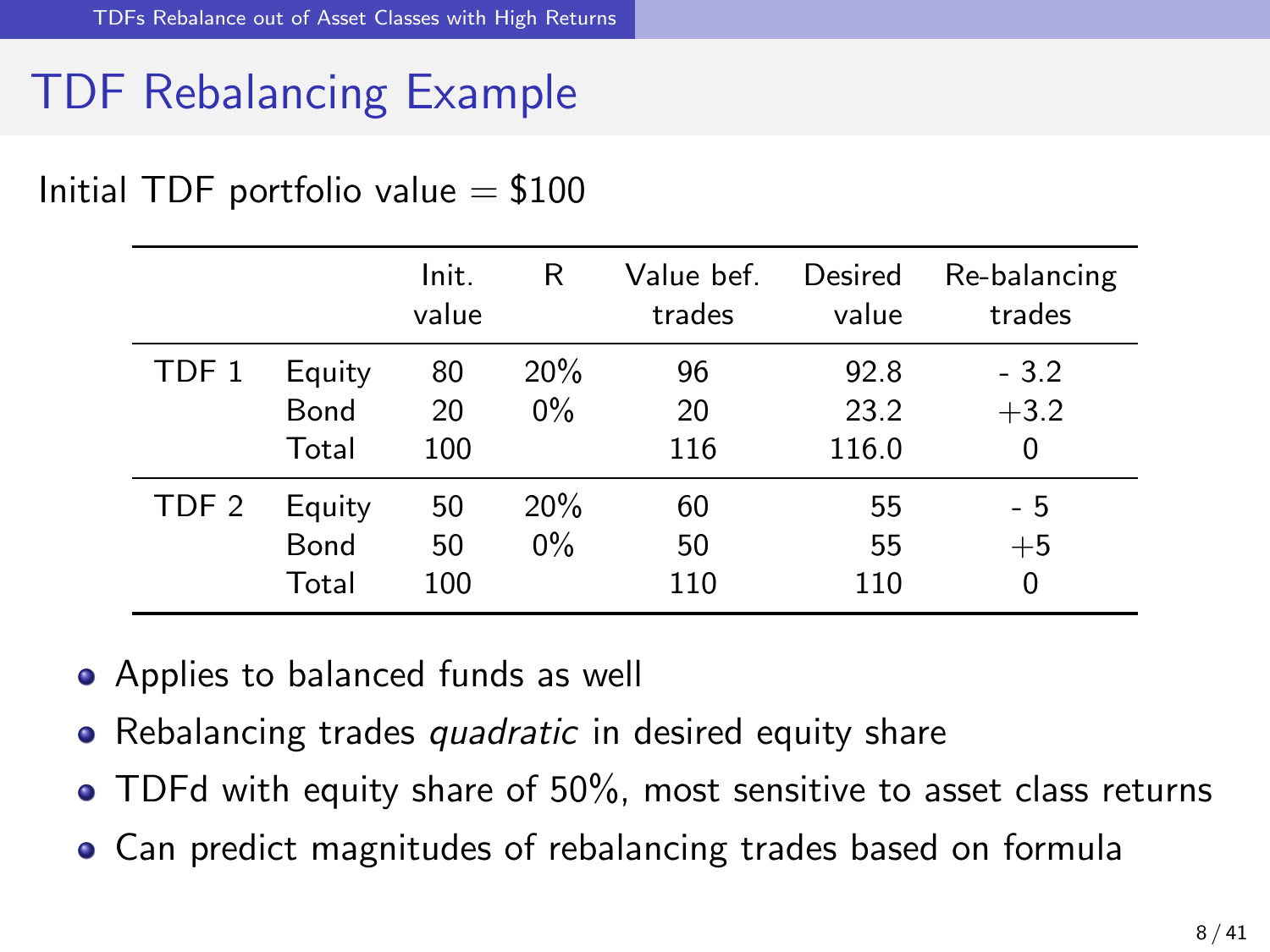## TDF Rebalancing with Investor Flows

|                                             | Init.<br>value  | R            | Value bef.<br>trades | Flow | Desired<br>value       | Total<br>trades      | Flow<br>trades | Rebal.<br>trades   |
|---------------------------------------------|-----------------|--------------|----------------------|------|------------------------|----------------------|----------------|--------------------|
| TDF 1<br>Equity<br>Bond<br>Total            | 80<br>20<br>100 | 20%<br>$0\%$ | 96<br>20<br>116      | 10   | 100.8<br>25.2<br>126.0 | 4.8<br>5.2<br>10.0   | 8<br>2<br>10   | $-3.2$<br>3.2<br>0 |
| TDF <sub>2</sub><br>Equity<br>Bond<br>Total | 50<br>50<br>100 | 20%<br>$0\%$ | 60<br>50<br>110      | 10   | 60<br>60<br>120        | $\Omega$<br>10<br>10 | 5<br>5<br>10   | -5<br>5<br>0       |

#### Initial TDF portfolio value  $= $100$

- Rebalancing trades are *the same* as previous slide
- Rebalancing trades still quadratic in desired equity share
- TDFs can rebalance through allocating investor flows
	- Reduced transaction costs and taxes, or faster rebalancing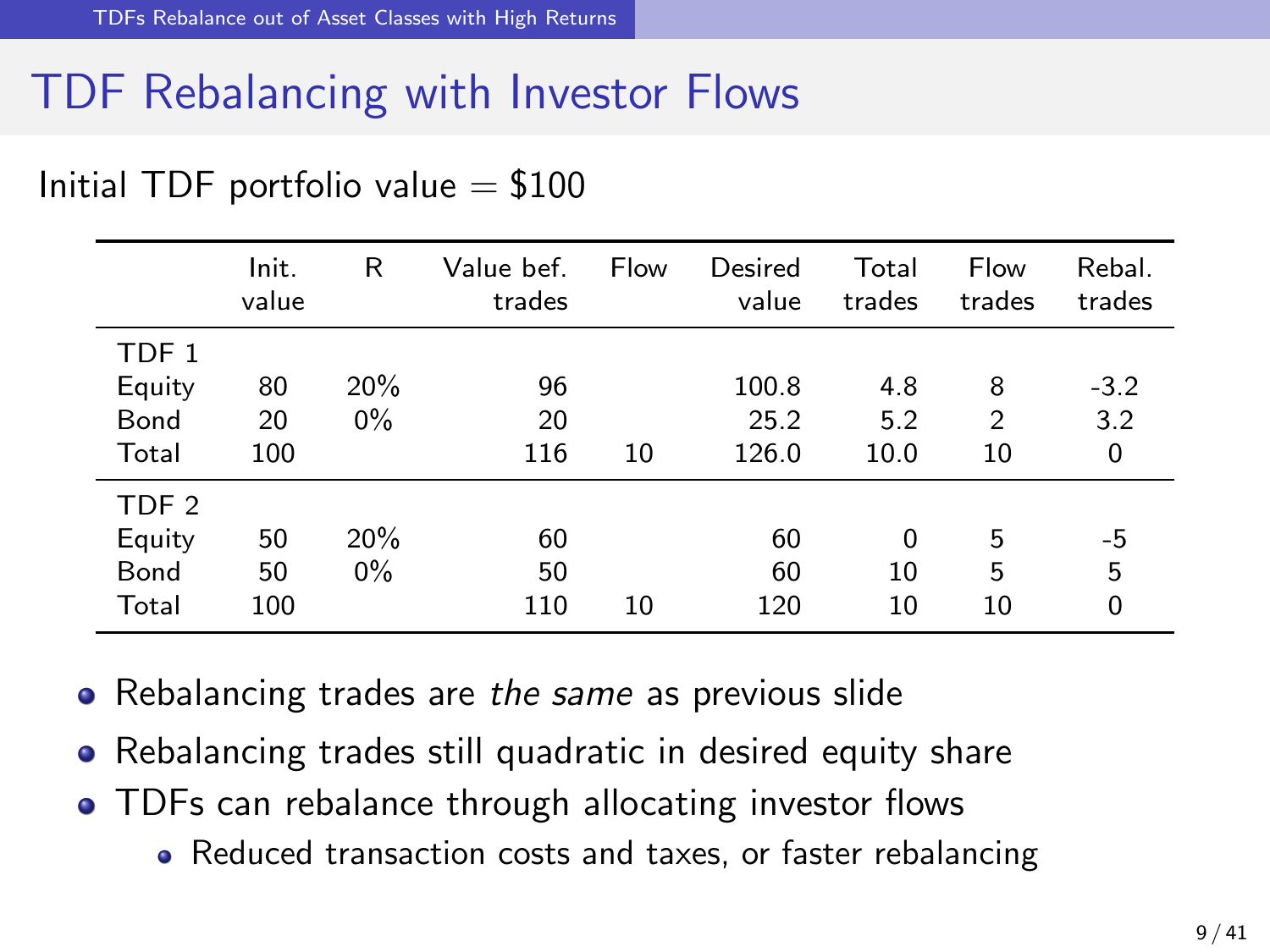# Result 1: TDFs Rebalance Out of Equity If  $R^E - R^B > 0$

$$
Rebal. \frac{E}{kt} = \eta^E S_{kt-1} (1 - S_{kt-1}) \left( R^E - R^B \right)_t + \pi^E S_{kt-1} (1 - S_{kt-1}) \left( R^E - R^B \right)_{t-1} + \theta_k + X_{kt} + \epsilon_{kt}^E
$$

|                              | (1)         | (2)                                  | (3)        | $\left(4\right)$ |
|------------------------------|-------------|--------------------------------------|------------|------------------|
| A. Rebalancing out of equity |             | Rebal $(E)$ , t / Total holding, t-1 |            |                  |
|                              | All         | Passive                              | Active     | Aggregate        |
| $S(1-S)(R^{E}-R^{B})_{t}$    | $-0.485***$ | $-0.616***$                          | $-0.394**$ | $-0.415***$      |
|                              | (0.134)     | (0.139)                              | (0.168)    | (0.149)          |
| $S(1-S)(R^{E}-R^{B})_{t-1}$  | 0.131       | $-0.035$                             | 0.217      | $-0.065$         |
|                              | (0.149)     | (0.189)                              | (0.164)    | (0.130)          |
| TDF FE                       | yes         | yes                                  | yes        | n.a.             |
| Observations                 | 4,720       | 1,684                                | 3,036      | 37               |
| R-squared                    | 0.171       | 0.175                                | 0.180      | 0.260            |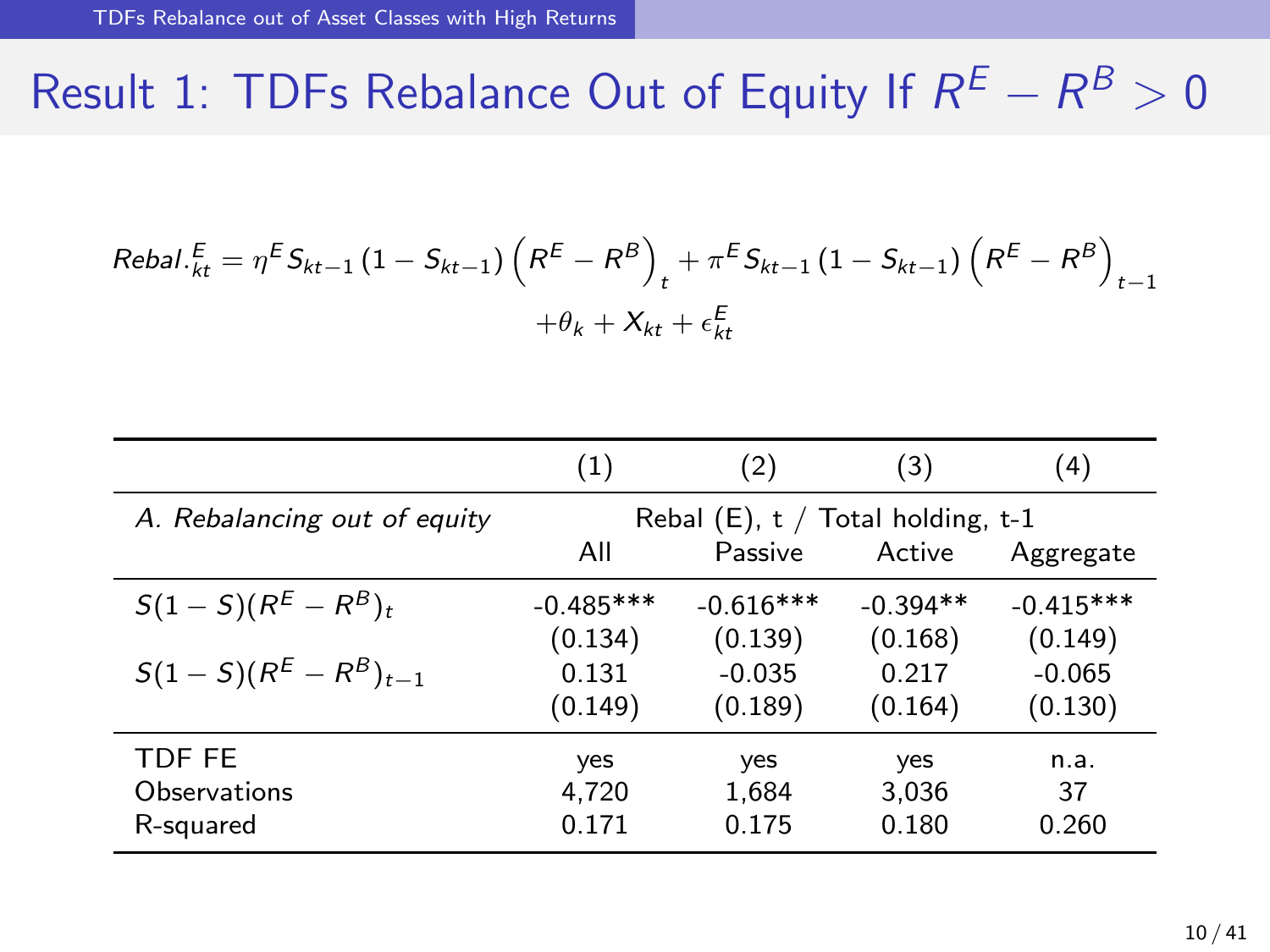# TDFs Rebalance Into Bonds When  $R^E - R^B > 0$

|                             | (1)        | (2)                                               | (3)       | (4)        |
|-----------------------------|------------|---------------------------------------------------|-----------|------------|
| B. Rebalancing into bonds   | All        | Rebal (FI), $t /$ Total holding, $t-1$<br>Passive | Active    | Aggregate  |
| $S(1-S)(R^{E}-R^{B})_{t}$   | $0.416***$ | $0.578***$                                        | $0.307**$ | $0.408***$ |
|                             | (0.105)    | (0.107)                                           | (0.135)   | (0.127)    |
| $S(1-S)(R^{E}-R^{B})_{t-1}$ | $-0.001$   | 0.038                                             | $-0.010$  | 0.057      |
|                             | (0.083)    | (0.177)                                           | (0.087)   | (0.156)    |
| TDF FE                      | yes        | yes                                               | yes       | n.a.       |
| Observations                | 4,720      | 1,684                                             | 3,036     | 37         |
| R-squared                   | 0.244      | 0.361                                             | 0.227     | 0.290      |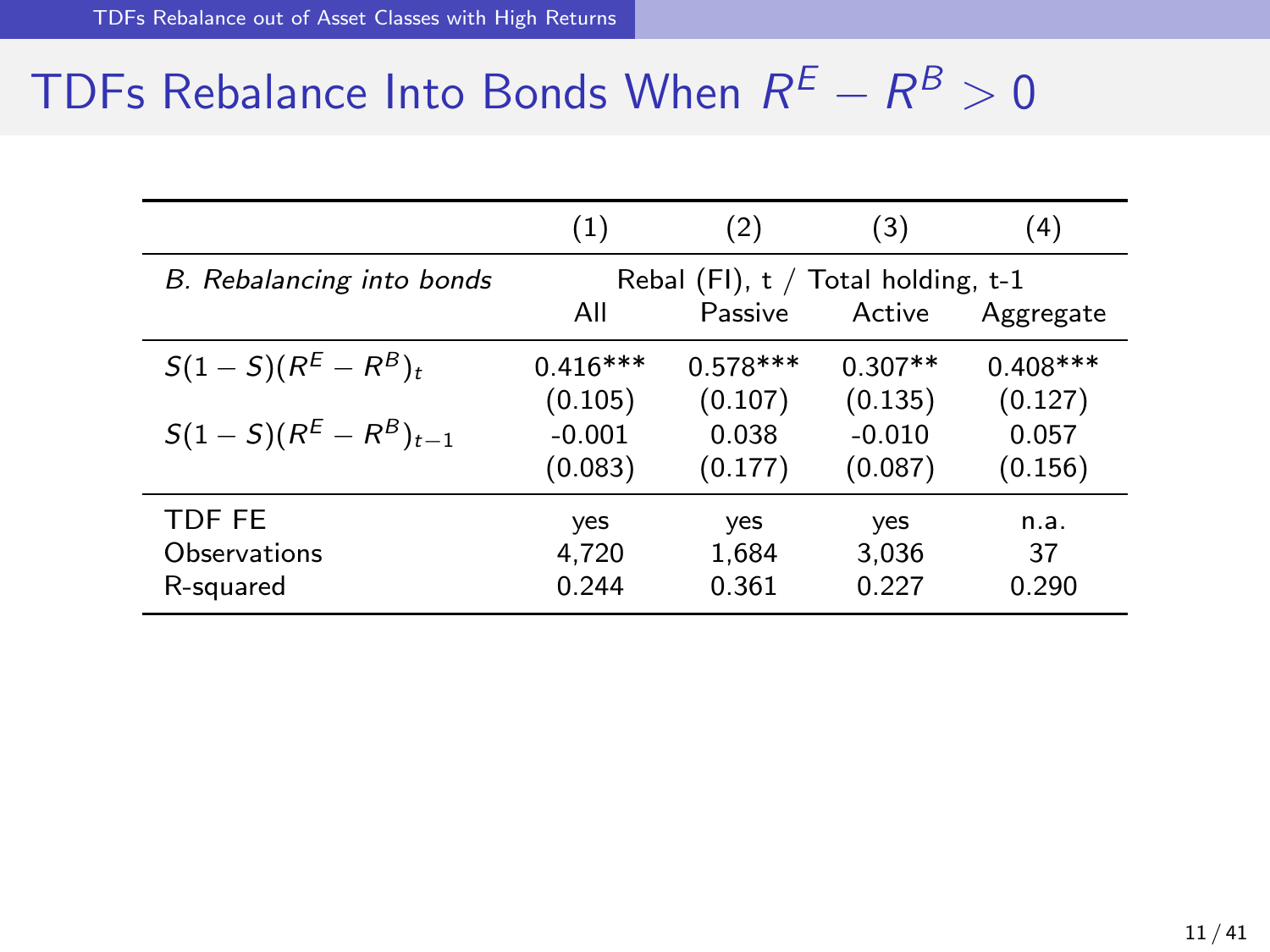## Aggregate TDF Rebalancing Trades of U.S. Equity Funds

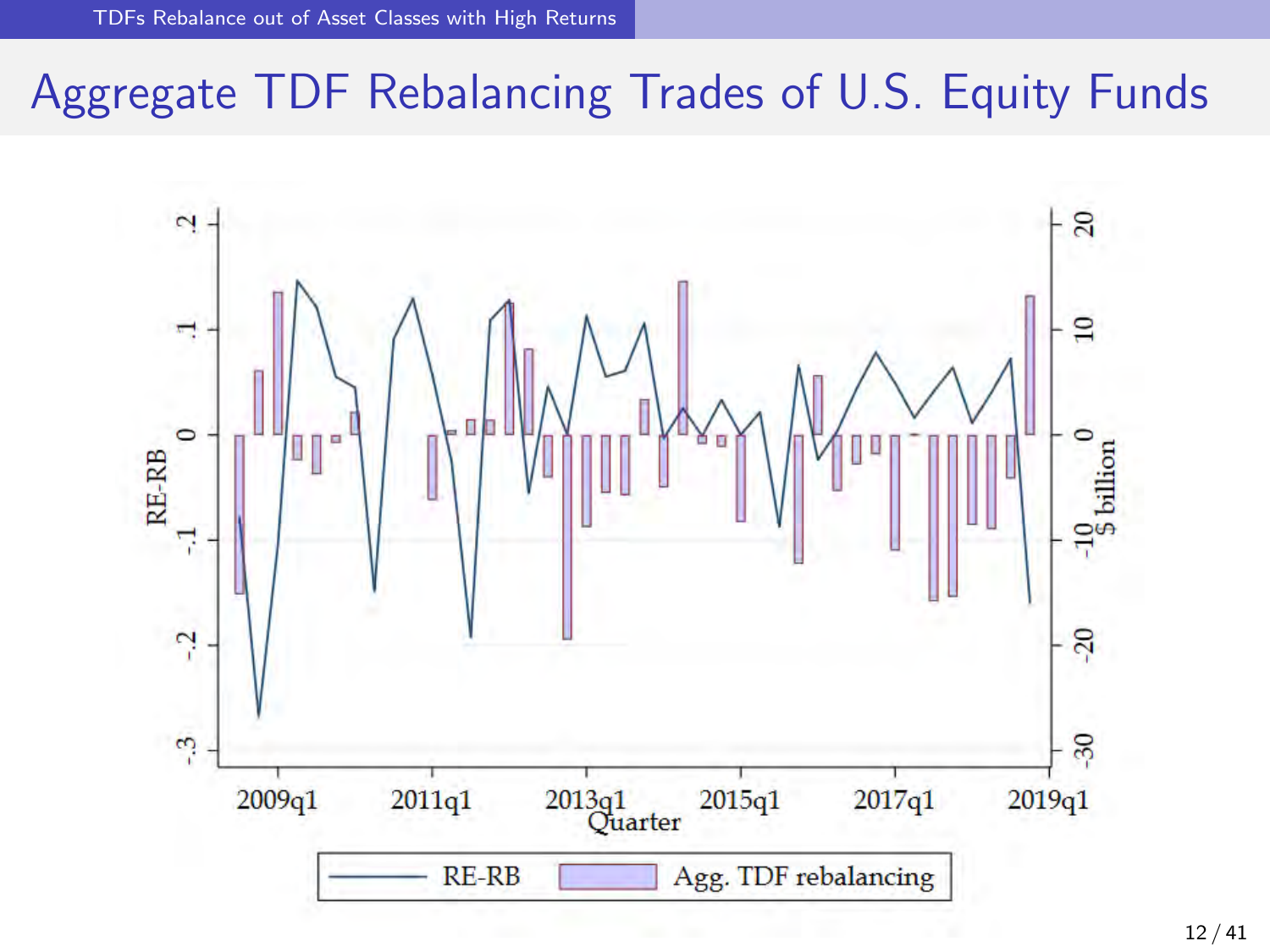### <span id="page-16-0"></span>**Outline**



2 [TDFs Rebalance out of Asset Classes with High Returns](#page-10-0)

#### 3 [TDF Trading Causes Market-Contrarian Equity Fund Flows](#page-16-0)

[Impact on Stock Return Dynamics](#page-21-0)

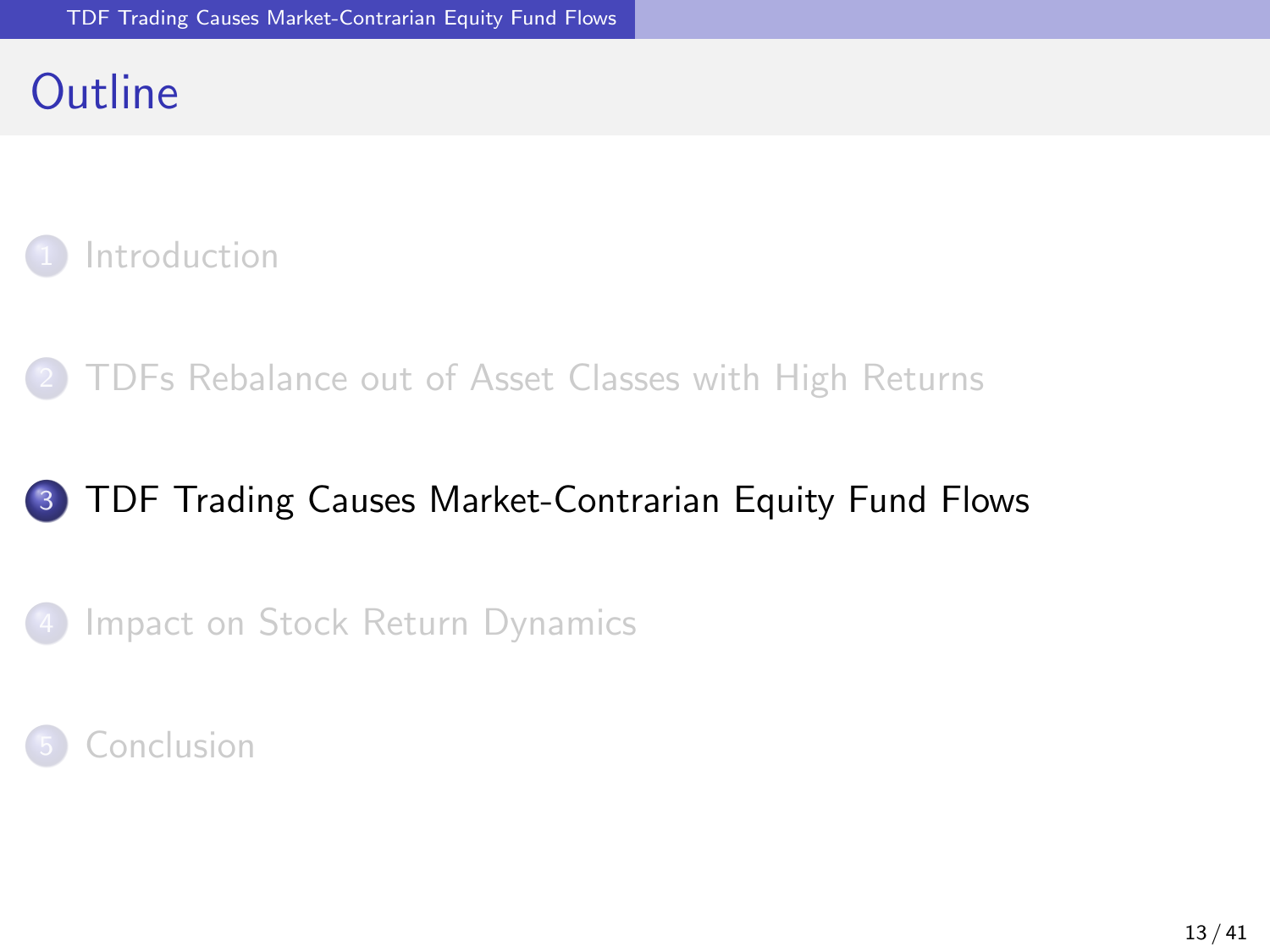# Aggregate Flows to U.S. Equity Funds Are Typically Trend-Chasing



• Includes retail and institutional share classes  $14 / 41$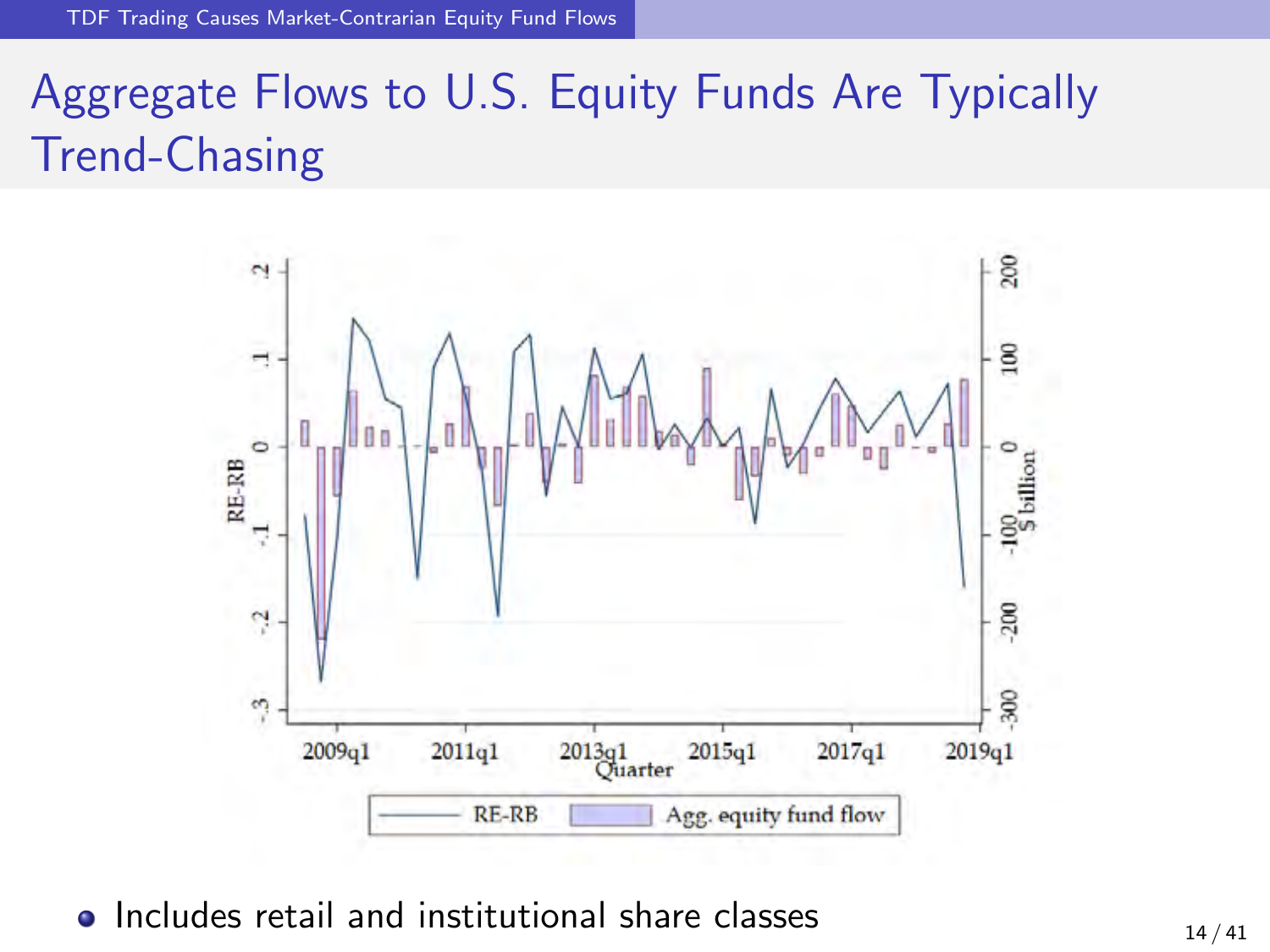# TDF Investment Reduces Trend-Chasing Tendency in Equity Mutual Fund Flows

- Monthly data at the fund level for retail domestic equity funds from 2008 to 2018
- *FundFlow* = Net inflow as percent of lagged assets

$$
\mathsf{FundFlow}_{jt} = \beta_1 (R^E - R^B)_t + \beta_2 (R^E - R^B)_t \times \mathsf{Frac}.\mathsf{TDF}_{jt-1} + \\ \beta_3 (R^E - R^B)_{t-1} + \beta_4 (R^E - R^B)_{t-1} \times \mathsf{Frac}.\mathsf{TDF}_{jt} + X_{jt} + \epsilon_{jt}
$$

And

$$
FundFlow_{jt} = \gamma_1 (R^E - R^B)_t + \gamma_2 |Rebal|_{j,t} +
$$
  

$$
\gamma_3 (R^E - R^B)_{t-1} + \gamma_4 |Rebal|_{j,t-1} + X_{jt} + \epsilon_{jt}
$$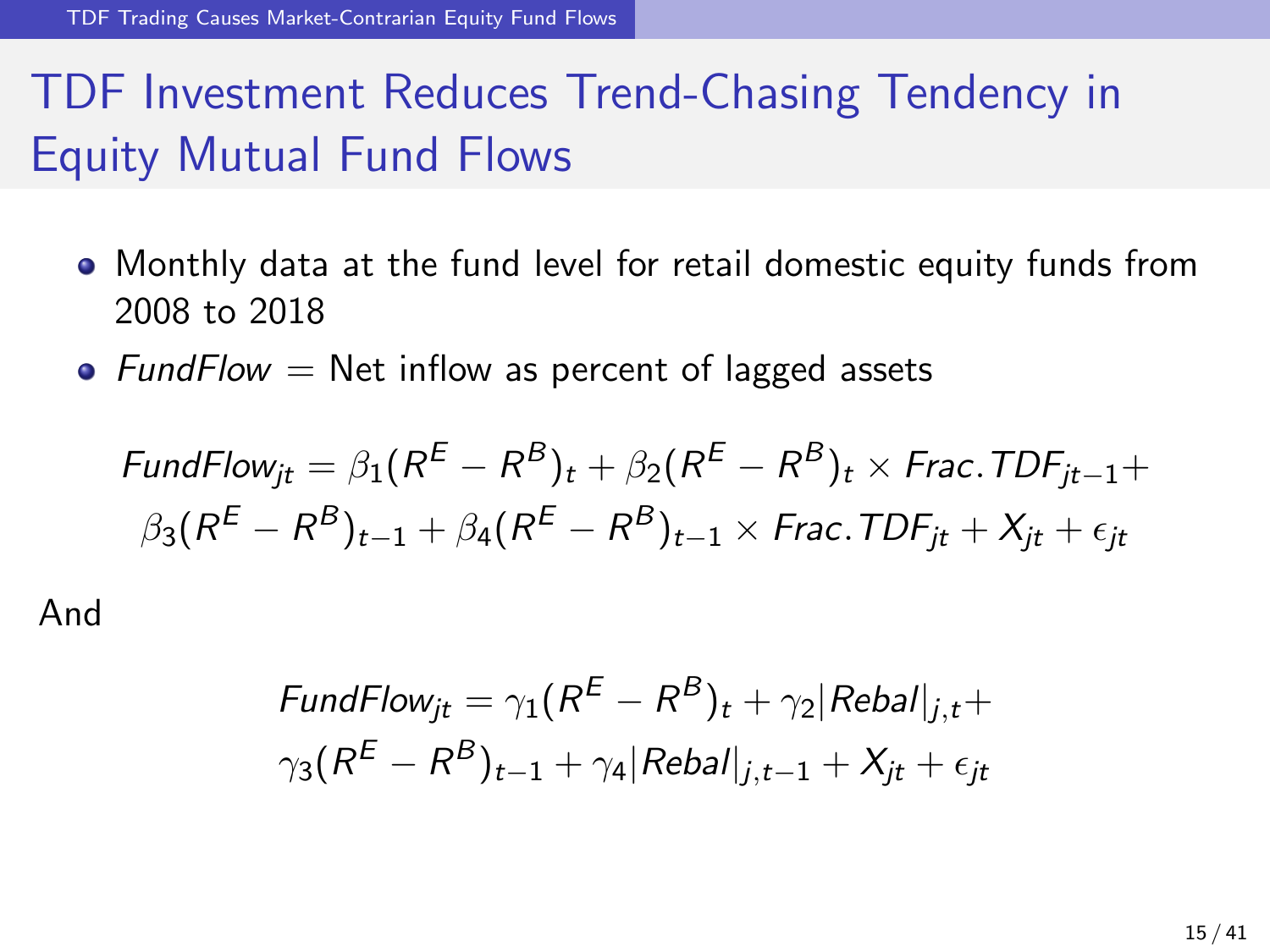[TDF Trading Causes Market-Contrarian Equity Fund Flows](#page-16-0)

# Result 2: TDF Investment Reduces Trend-Chasing Tendency in Equity Mutual Fund Flows

|                                                | (1)                    | (2)                    | (3)                   |
|------------------------------------------------|------------------------|------------------------|-----------------------|
|                                                | All                    | Fund flow, t<br>Index  | Active                |
| $(R^{E}-R^{B})_{t}$ × Frac. by TDFs, q-1       | $-0.145***$<br>(0.050) | $-0.228***$<br>(0.080) | $-0.132**$<br>(0.052) |
| $(R^{E}-R^{B})_{t-1}\times$ Frac. by TDFs, q-1 | $-0.088*$              | $-0.139$               | $-0.081*$             |
| $(R^{E}-R^{B})_{t}$                            | (0.048)<br>$0.067*$    | (0.095)<br>$0.112***$  | (0.049)<br>$0.065*$   |
| $(R^{E}-R^{B})_{t=1}$                          | (0.038)<br>0.026       | (0.036)<br>$0.071*$    | (0.038)<br>0.025      |
|                                                | (0.023)                | (0.038)                | (0.023)               |
| Fund FE<br>Time FE<br>Observations             | Y<br>N<br>22,822       | Y<br>N<br>4.443        | Y<br>N<br>18,379      |
| R-squared                                      | 0.153                  | 0.124                  | 0.158                 |

• 10% TDF ownership in mutual fund flattens trend-chasing relationship by 20%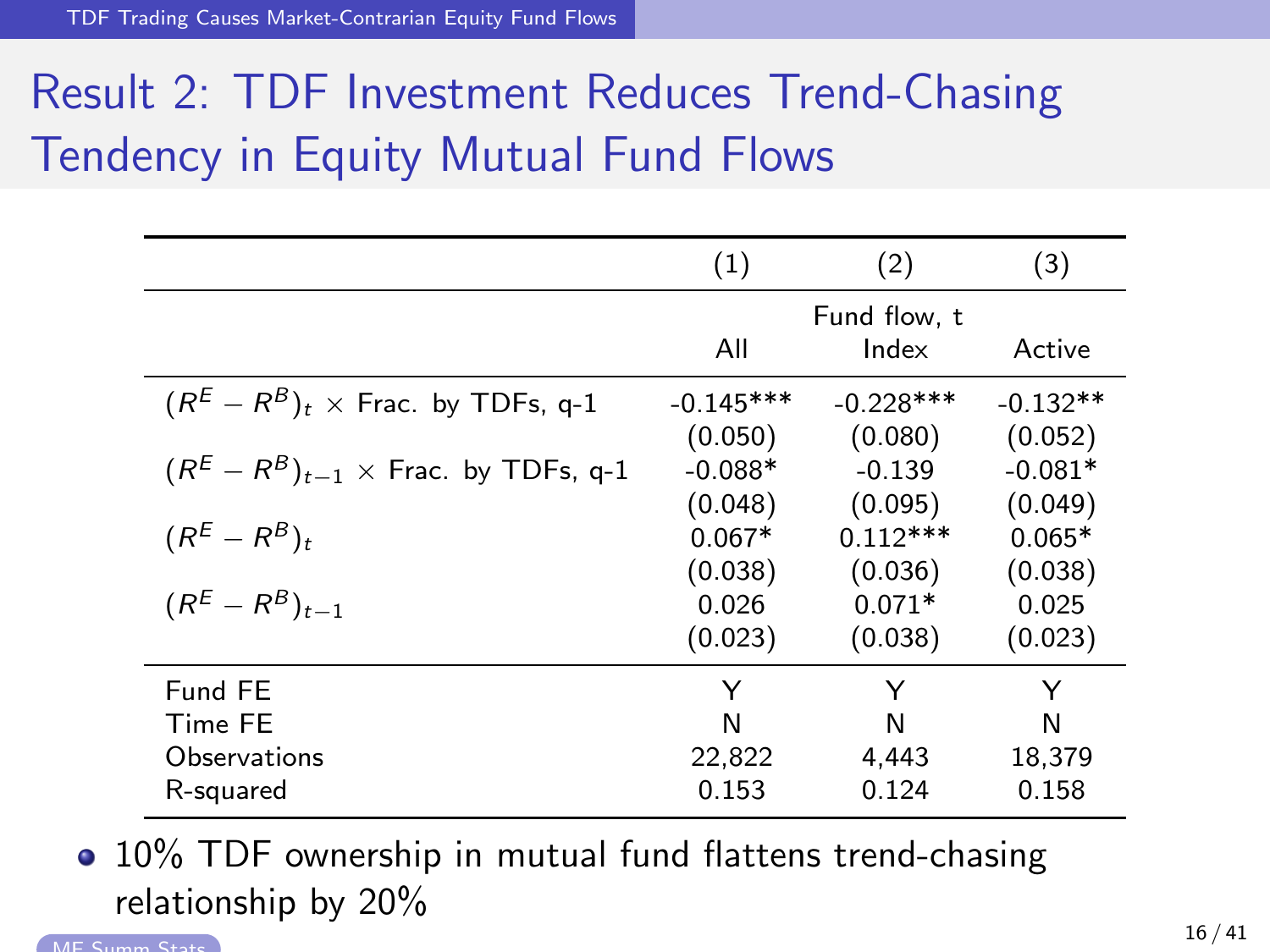# TDF Rebalancing Shown in Mutual Fund Flows

|                         | (1)         | (2)                   | (3)         |
|-------------------------|-------------|-----------------------|-------------|
|                         | All         | Fund flow, t<br>Index | Active      |
| Pred. rebalancing, t    | $-0.636***$ | $-0.977***$           | $-0.560***$ |
|                         | (0.194)     | (0.277)               | (0.210)     |
| Pred. rebalancing, t-1  | $-0.416**$  | $-0.482$              | $-0.401**$  |
|                         | (0.171)     | (0.312)               | (0.177)     |
| $(R^{E}-R^{B})_{t}$     | $0.070*$    | $0.116***$            | $0.066*$    |
|                         | (0.037)     | (0.035)               | (0.038)     |
| $(R^{E} - R^{B})_{t=1}$ | 0.028       | $0.068*$              | 0.028       |
|                         | (0.022)     | (0.036)               | (0.022)     |
| Fund FE                 | Y           | Y                     | Y           |
| Time FE                 | N           | N                     | N           |
| Observations            | 22,822      | 4,443                 | 18,379      |
| R-squared               | 0.153       | 0.125                 | 0.158       |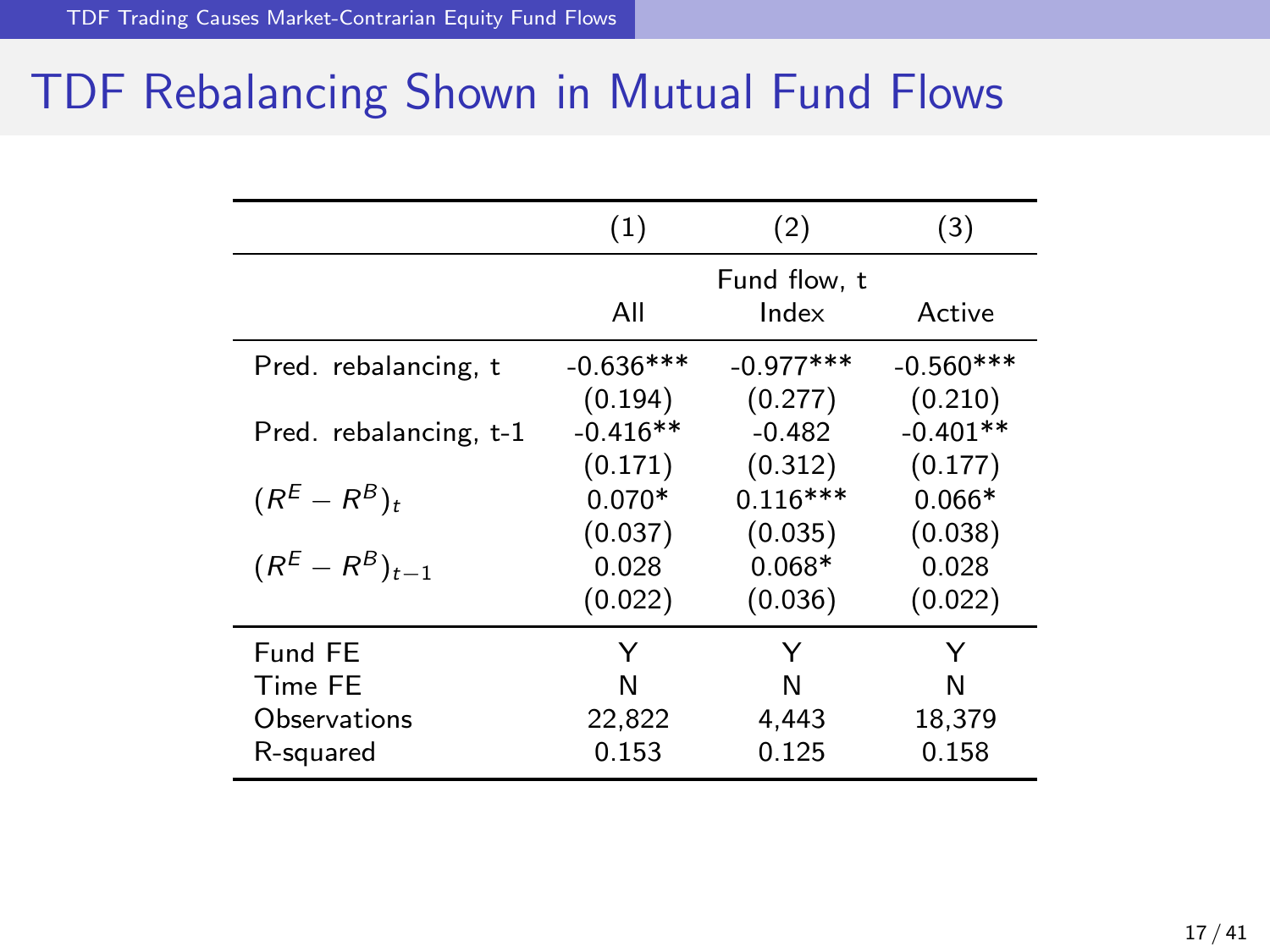### <span id="page-21-0"></span>**Outline**

#### **[Introduction](#page-1-0)**

2 [TDFs Rebalance out of Asset Classes with High Returns](#page-10-0)

#### 3 [TDF Trading Causes Market-Contrarian Equity Fund Flows](#page-16-0)

#### 4 [Impact on Stock Return Dynamics](#page-21-0)

#### **[Conclusion](#page-29-0)**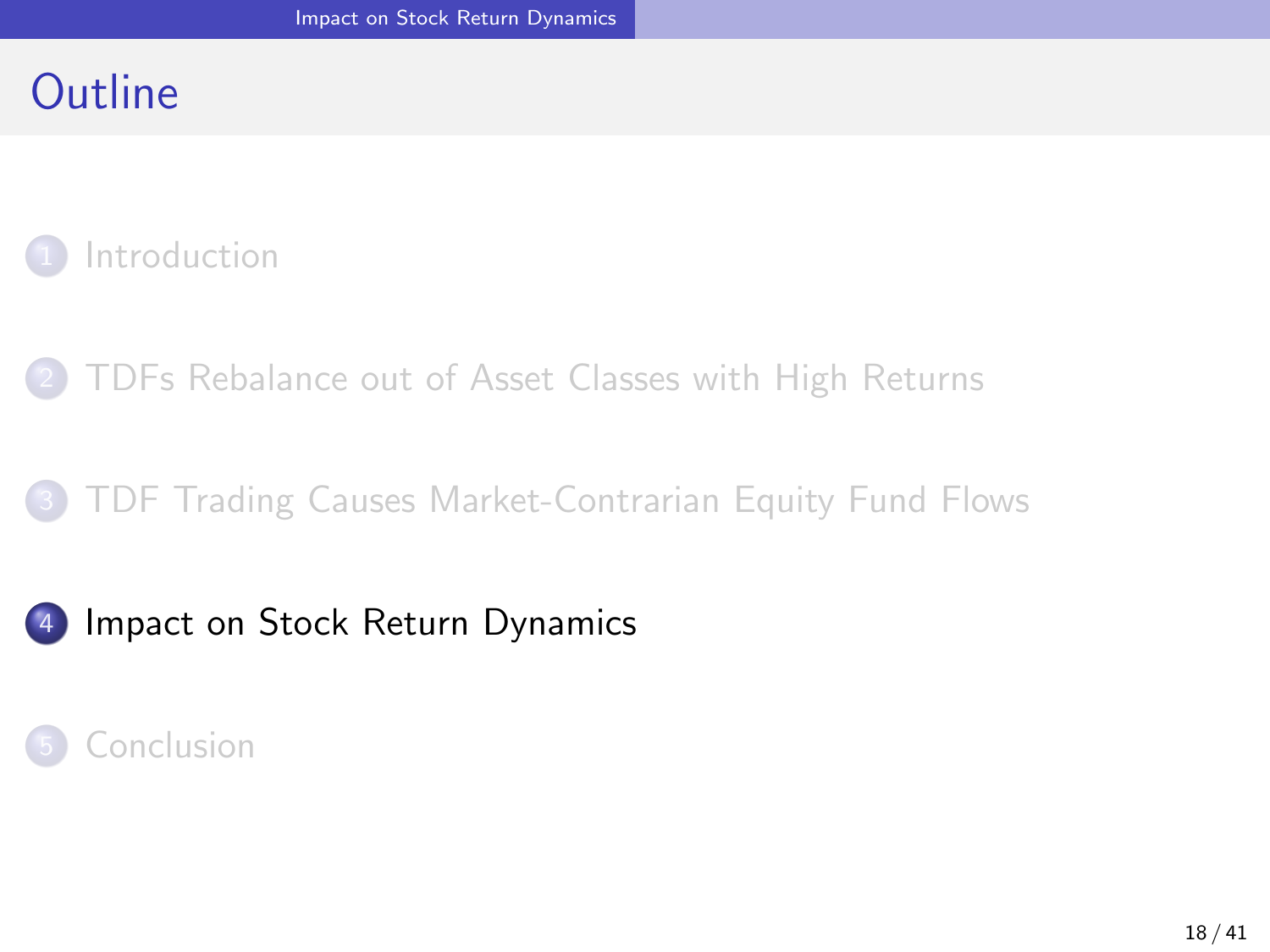# Hypothesis on Stock Returns

If Stock *i* has high indirect TDF investment (through mutual funds)

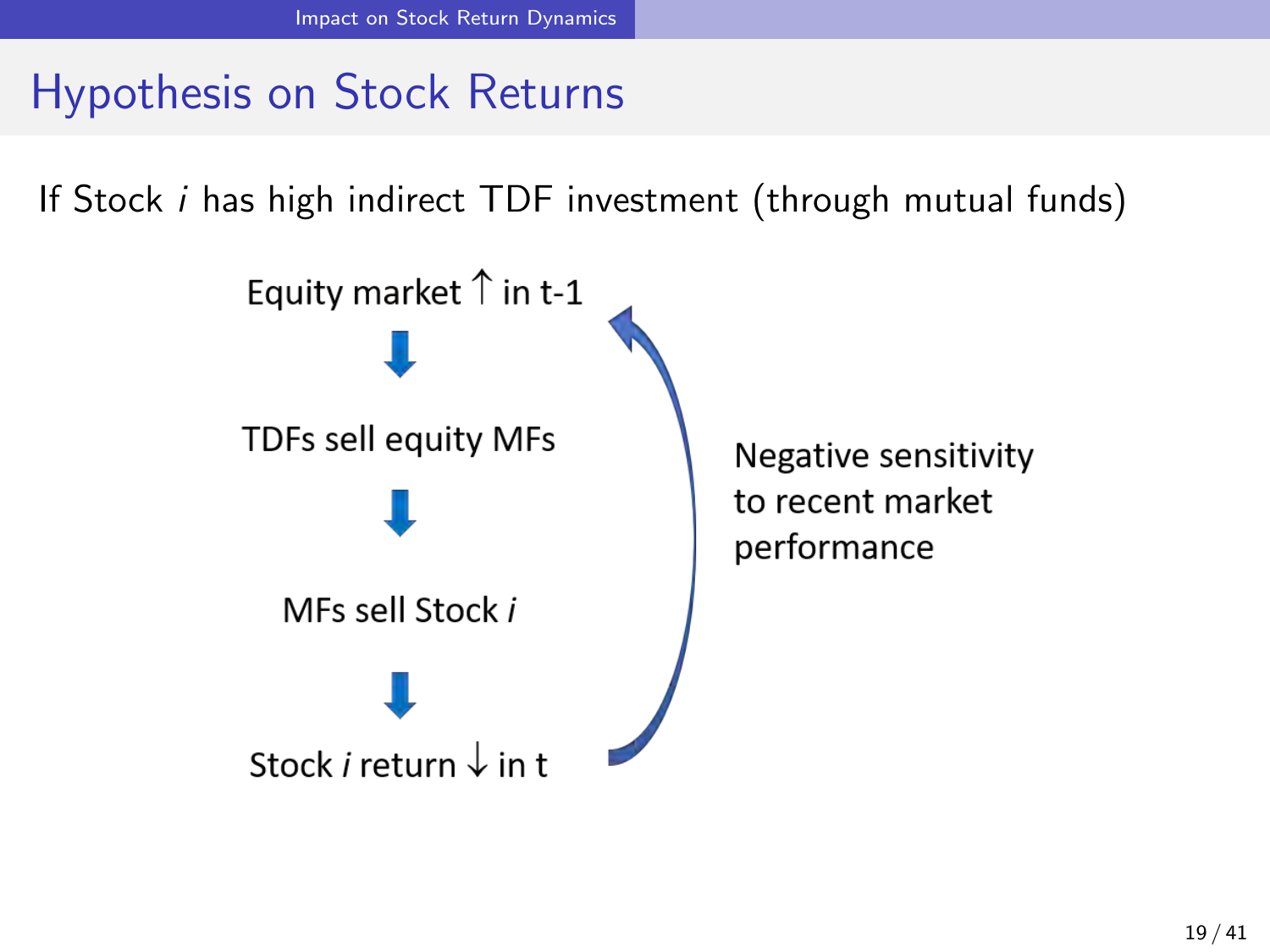# Result 3: TDBF-Invested Stocks Have Lower Sensitivity to Lagged Market Performance

|                                        | (1)                   | (2)                        | (3)                   | (4)                        |
|----------------------------------------|-----------------------|----------------------------|-----------------------|----------------------------|
|                                        |                       | Raw return, t<br>2010-2018 |                       | Falsification<br>1986-2005 |
| Mkt, t-1 $\times$ TDF (%), q-1         | $-0.024**$<br>(0.010) | $-0.020*$<br>(0.011)       |                       |                            |
| Mkt, t-1 $\times$ BFoF (%), q-1        |                       | $-0.019$<br>(0.022)        |                       |                            |
| Mkt, t-1 $\times$ BF direct (%), q-1   |                       | $-0.002$<br>(0.005)        |                       |                            |
| Mkt, t-1 $\times$ Total TDBF (%), q-1  |                       |                            | $-0.009**$<br>(0.004) | $-0.004$<br>(0.010)        |
| Time FE                                | Υ                     | Υ                          | Y                     | Y                          |
| Mkt. t- $1 \times$ Size decile dummies | Υ                     | Υ                          | Υ                     |                            |
| Controls                               | Υ                     | Υ                          | Υ                     | Y                          |
| Observations                           | 400,805               | 400,805                    | 400,805               | 448,026                    |
| R-squared                              | 0.199                 | 0.199                      | 0.199                 | 0.118                      |

We calculate a demand elasticity of -0.5, or a price multiplier of 2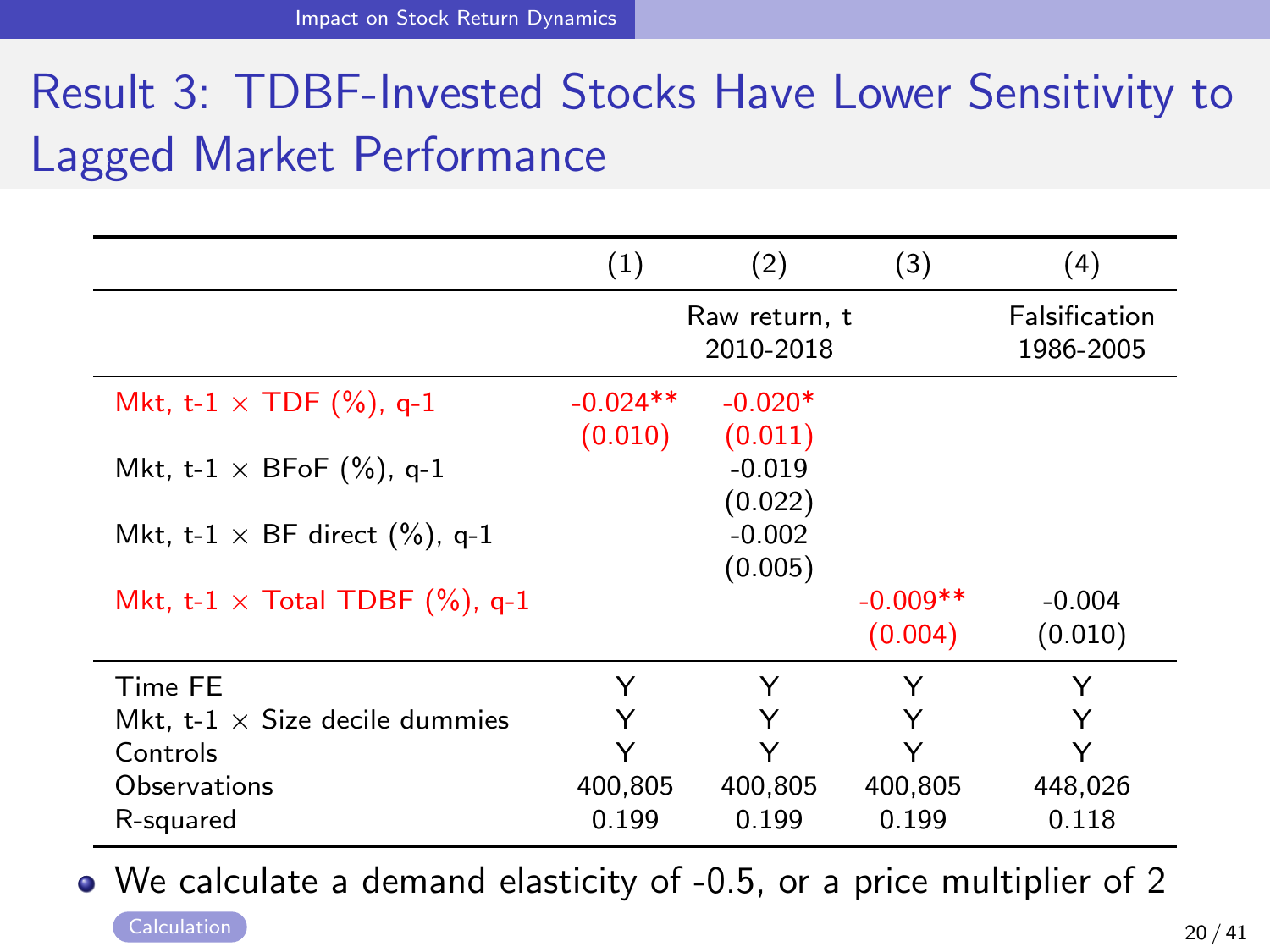### Discussion on Magnitude of Price Impact

- Estimated elasticity lower (price impact higher) than previous literature
	- e.g., Index inclusion literature: Shleifer (1986) and Chang, Hong, and Liskovich (2015) report around -1, see also Wurgler and Zhuravskaya (2002)
- Closer to asset-class level elasticity, but still big price movement
	- e.g., -0.45 in Da, Larrain, Sialm, and Tessada (2018), -0.2 in Gabaix and Koijen (2020)
- Possible interpretations
	- Systematic changes in demand for a similar set of stocks
	- Difficult for hedge funds to trade against contrarian strategies
	- Impact of other "rebalancing" strategies, e.g. pension funds, robo advisors
	- Other factors also correlate with TDBF ownership so that the price impact of TDBF trades is smaller than our estimate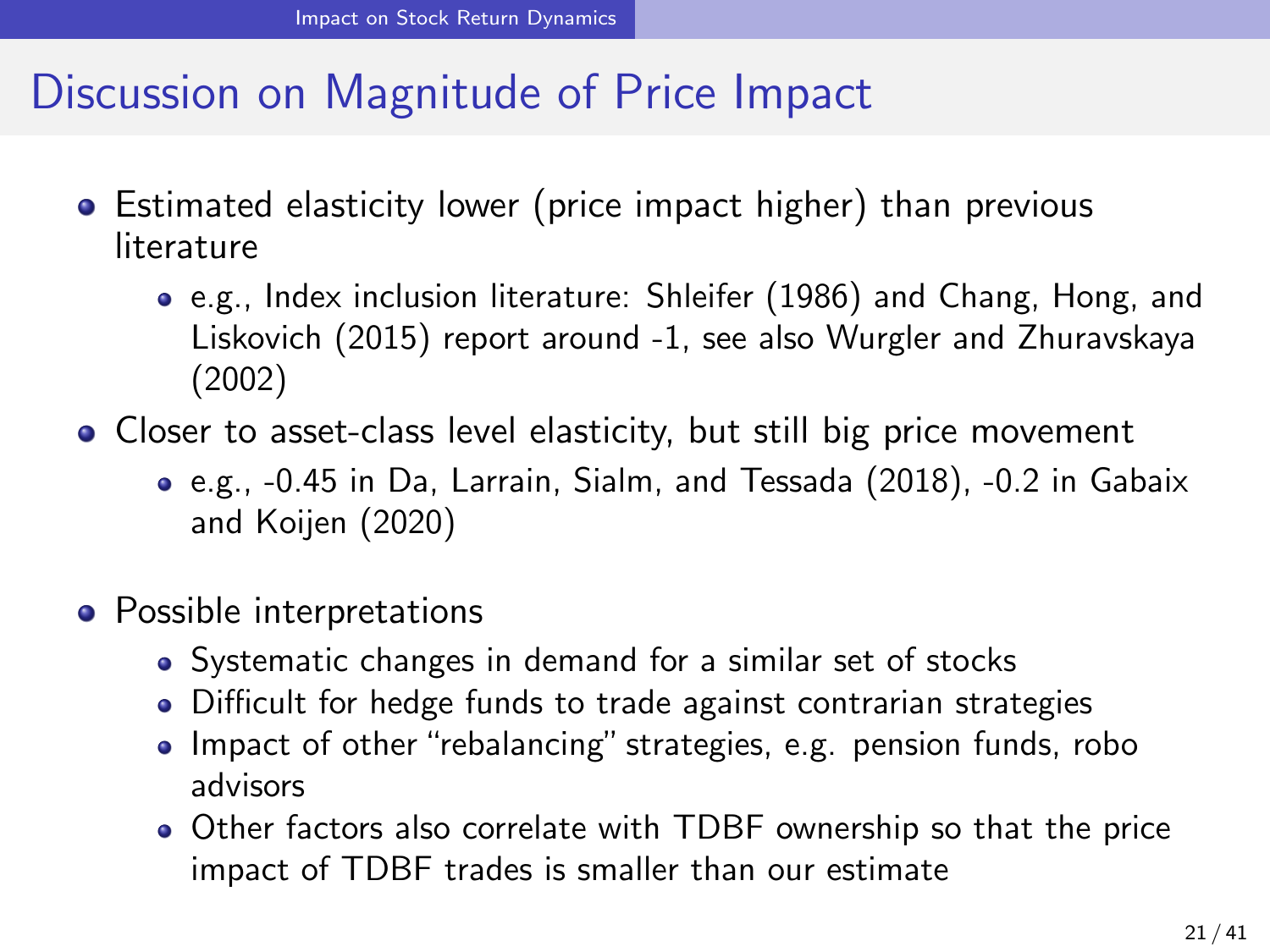### Long-Short Strategy Based on "TDF Effect"

- In cross sections, sort stocks into quintiles according to (indirect) TDF ownership (Quintile  $5 =$  Highest TDF; Quintile  $1 =$  Lowest TDF)
- **•** If  $(R^E R^B)_{t-1} > 0 \rightarrow$ , long Quintile 1, short Quintile 5;
- **•** If  $(R^E R^B)_{t-1} < 0 \rightarrow$ , long Quintile 5, short Quintile 1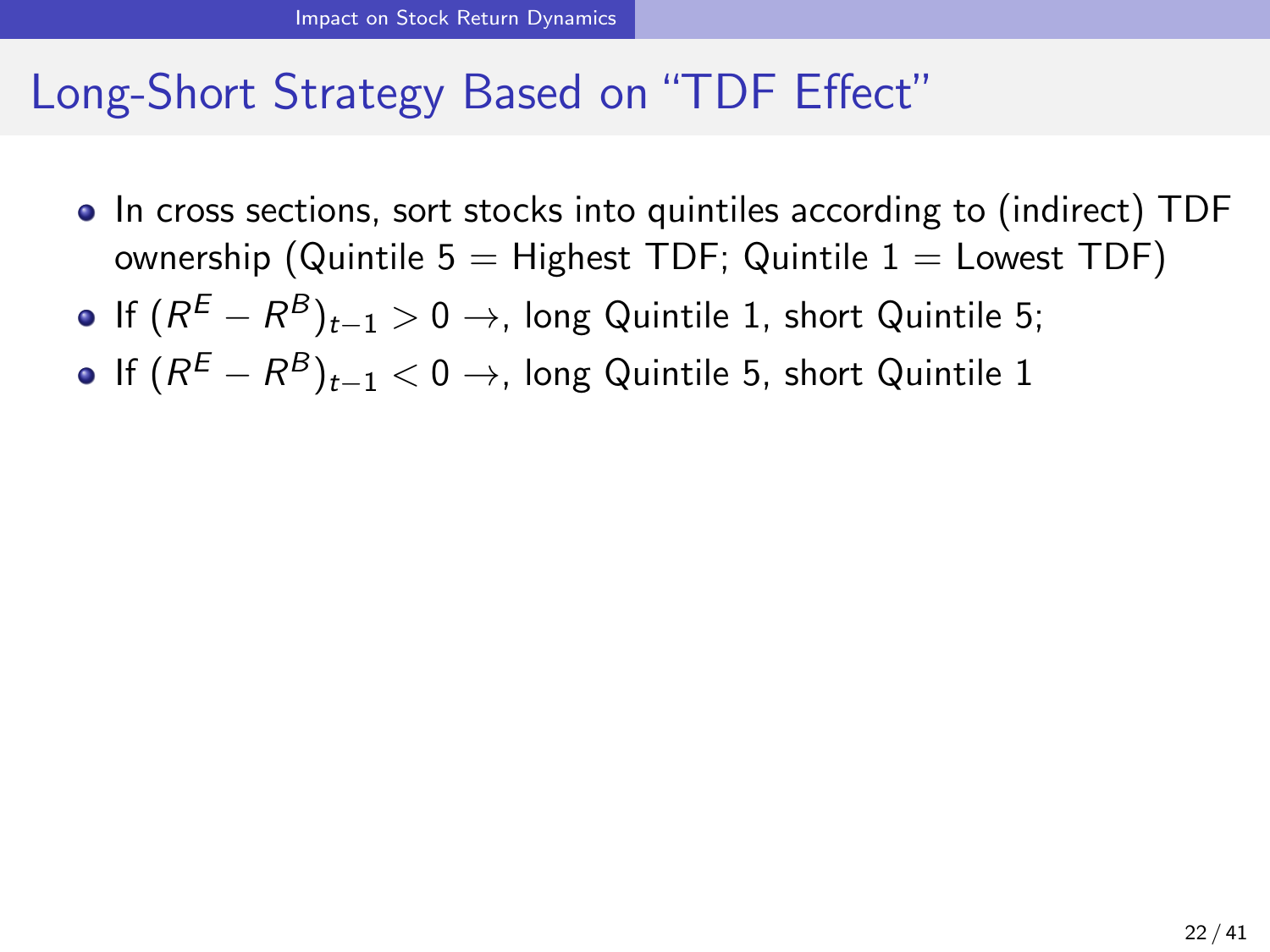## Cumulative Return of Long-Short Strategy

- Sorting based on overall TDF ownership at stock level
- Returns adjusted for market, SMB, HML, and momentum factor exposure

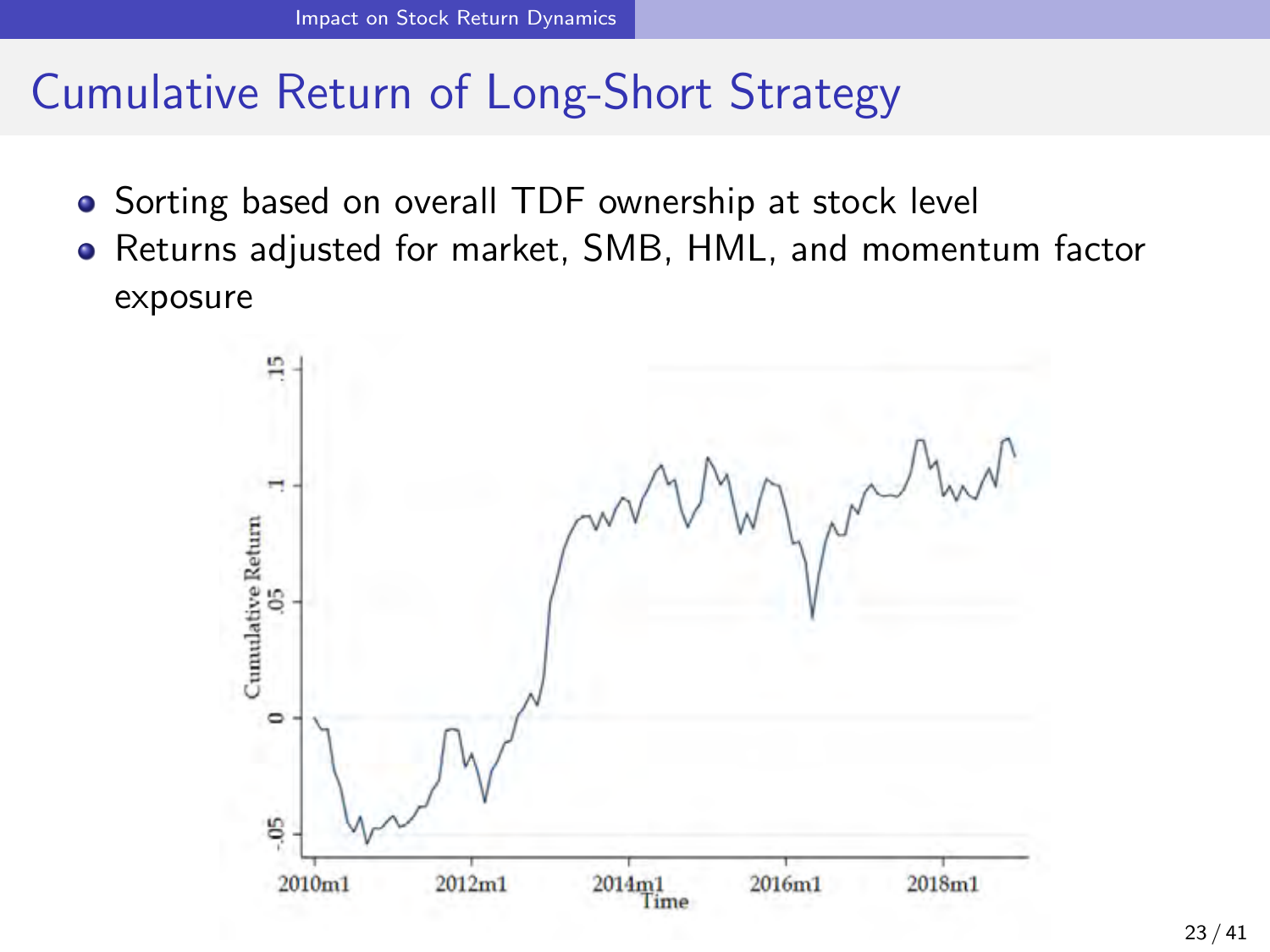### Motivation for Index Inclusion Study

Relative overweighting of S&P 500 stocks in aggregate TDF portfolio vs. market portfolio



Overweighting reduced from 3.5% in 2012 to 1.2% in 2018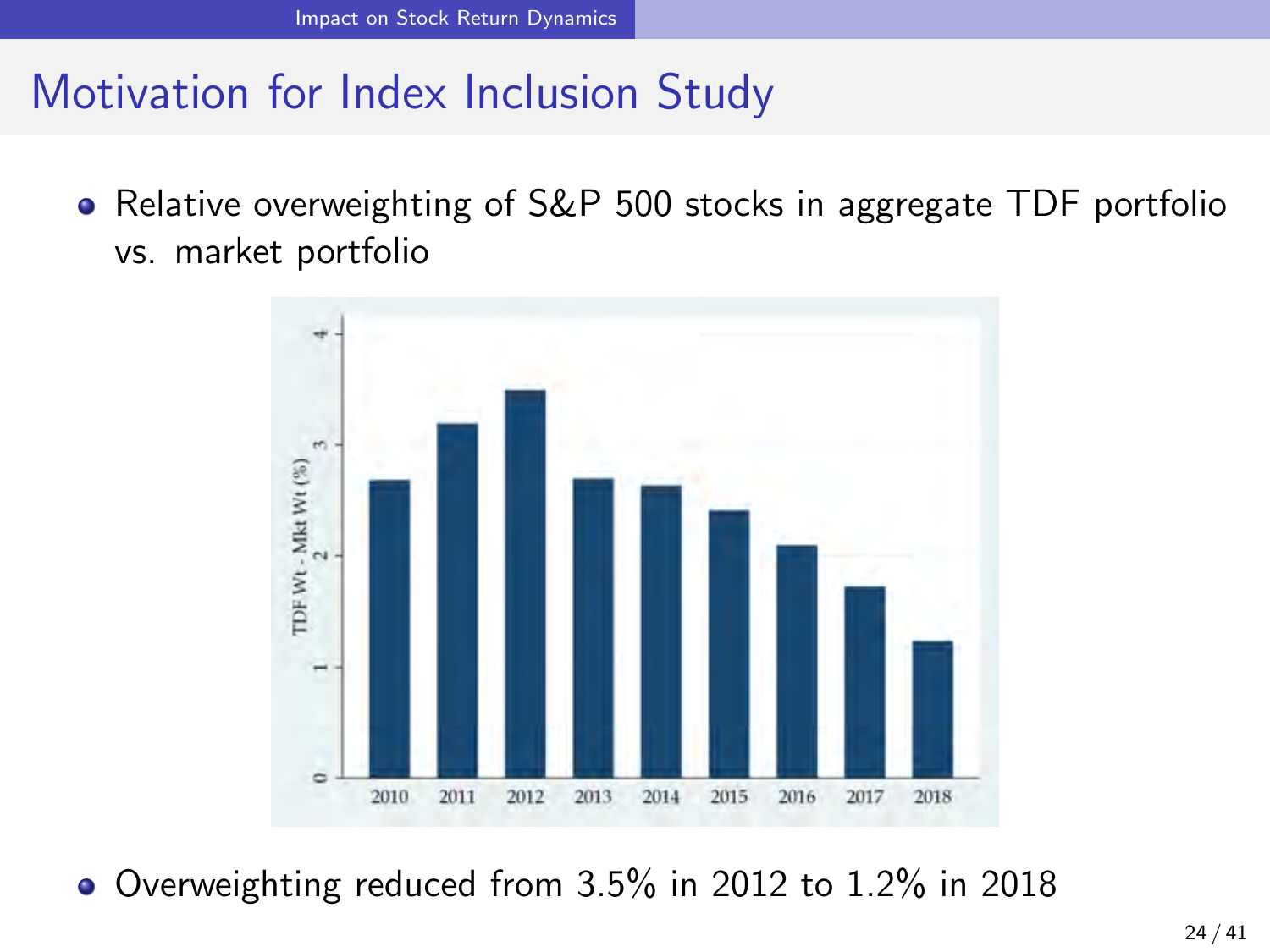## Price Effect Driven by Passive TDBFs

|                                     | (1)<br>Raw return, t | (2)<br>3-Factor alpha, t | (3)<br>4-Factor alpha, t |
|-------------------------------------|----------------------|--------------------------|--------------------------|
| Mkt, t-1 $\times$ TDBF passive, q-1 | $-0.200***$          | $-0.099***$              | $-0.098***$              |
|                                     | (0.046)              | (0.028)                  | (0.029)                  |
| Mkt, t-1 $\times$ TDBF active, q-1  | 0.000                | 0.002                    | 0.001                    |
|                                     | (0.006)              | (0.005)                  | (0.005)                  |
| TDBF passive, q-1                   | $0.005*$             | 0.003                    | 0.002                    |
|                                     | (0.003)              | (0.002)                  | (0.002)                  |
| TDBF active, q-1                    | 0.000                | $-0.000$                 | 0.000                    |
|                                     | (0.000)              | (0.000)                  | (0.000)                  |
| In $(Market cap)$ , t-1             | $-0.003***$          | $-0.002$ ***             | $-0.003***$              |
|                                     | (0.000)              | (0.000)                  | (0.000)                  |
| In (Volume), t-1                    | $-0.001$             | $-0.003***$              | $-0.002**$               |
|                                     | (0.001)              | (0.001)                  | (0.001)                  |
| Raw return t-1                      | $-0.013$             | $-0.009$                 | $-0.005$                 |
|                                     | (0.008)              | (0.007)                  | (0.007)                  |
| Size quintile FE $\times$ Mkt, t-1  | Y                    | Y                        | Y                        |
| Time FE                             | Y                    | Y                        | Υ                        |
| Observations                        | 260,902              | 210,720                  | 210,720                  |
| R-squared                           | 0.187                | 0.004                    | 0.004                    |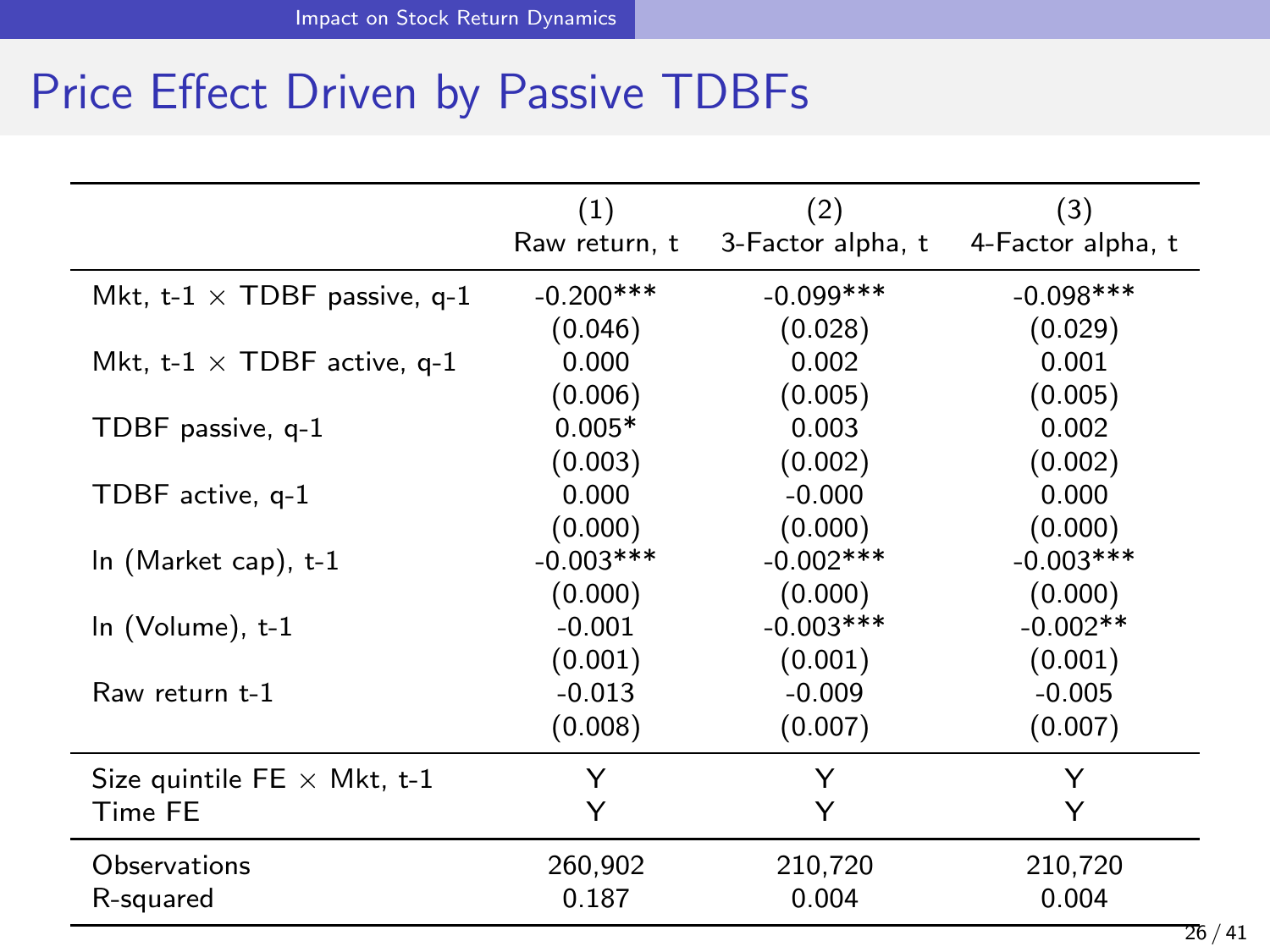### <span id="page-29-0"></span>**Outline**

#### **[Introduction](#page-1-0)**

2 [TDFs Rebalance out of Asset Classes with High Returns](#page-10-0)

#### 3 [TDF Trading Causes Market-Contrarian Equity Fund Flows](#page-16-0)

#### [Impact on Stock Return Dynamics](#page-21-0)